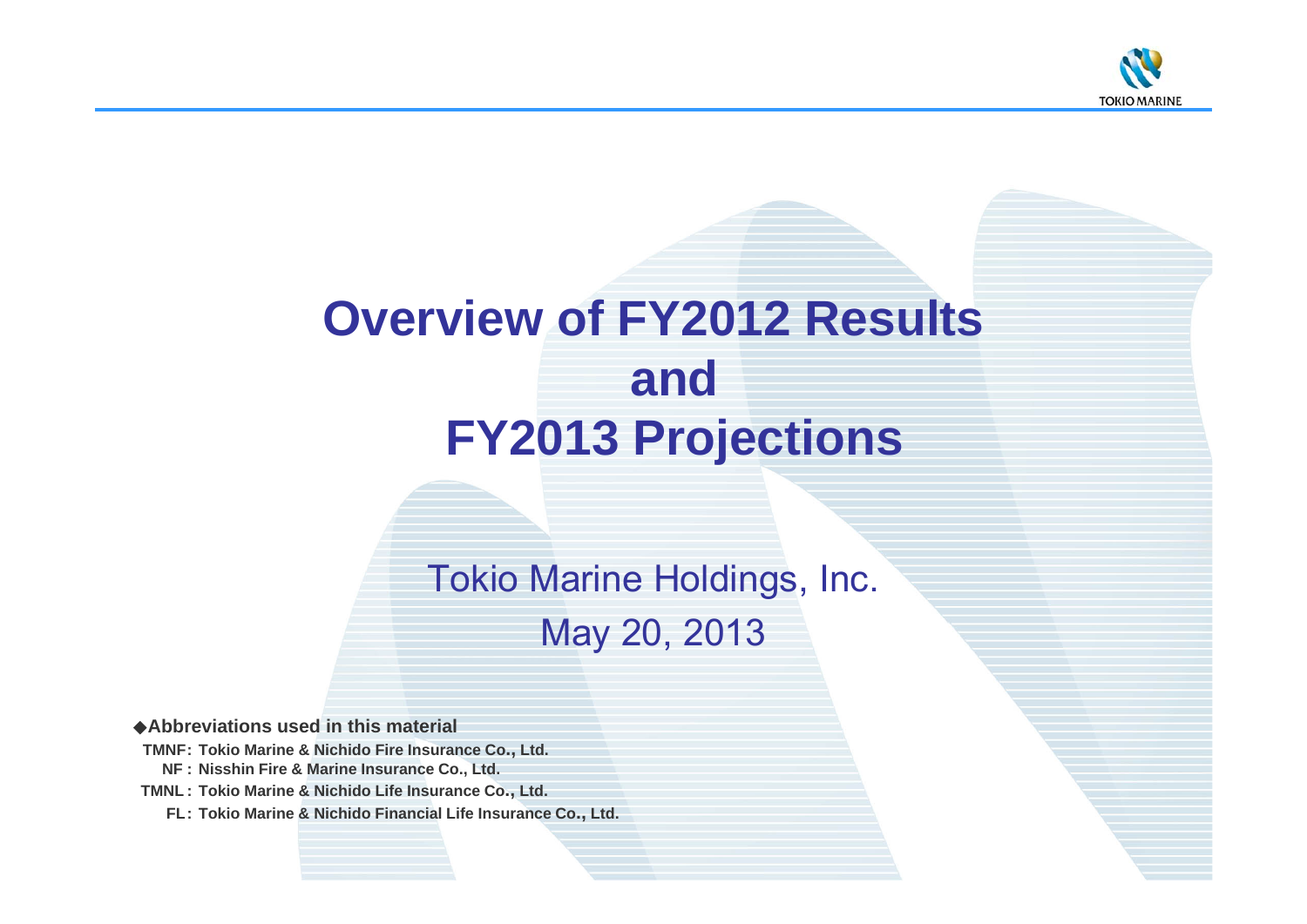# **Table of Contents**



# **I. FY2012 Results**

### •**Consolidated Results**

- Ordinary Income ------------------------------------------3
- Ordinary Profit ---------------------------------------------4
- Net Income -------------------------------------------------5

### •**Domestic Non-Life**

### •**Domestic Life**

– TMNL: Financial Results -----------------------------10

### •**International Insurance Business**

- Net Premiums Written ---------------------------------11
- Adjusted Earnings --------------------------------------12

# • **Adjusted Earnings (Group Total)**

- FY2012 Results

FY2012 Results ---------------------------------13

# **II. FY2013 Projections**

# • **Consolidated Projections**

- Ordinary Profit ---------------------------------------15
- Net Income ----------------------------------------------16

# • **Domestic Non-Life**

- TMNF: Financial Projections ------------------------17
- TMNF: Combined Ratio -------------------------------18
- TMNF: NPW & Loss Ratio ---------------------------19
- NF: Financial Projections ------------------------20

# • **Domestic Life**

– TMNL: Financial Projections ------------------------21

# • **International Insurance Business**

- Net Premiums Written -------------------------------22
- Adjusted Earnings -------------------------------------23

### •**Adjusted Earnings (Group Total)**

– FY2013 Projections ---------------------------------24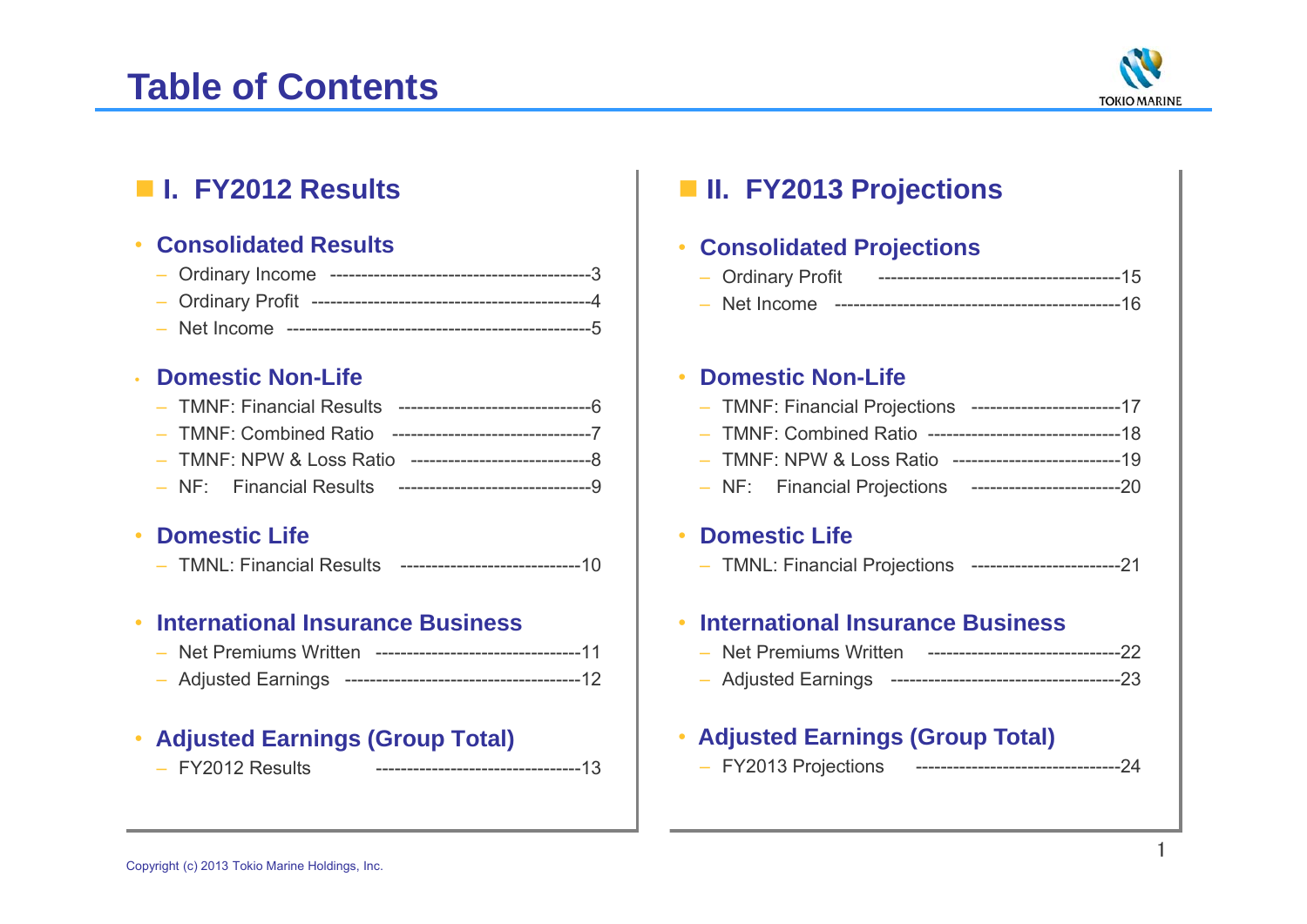

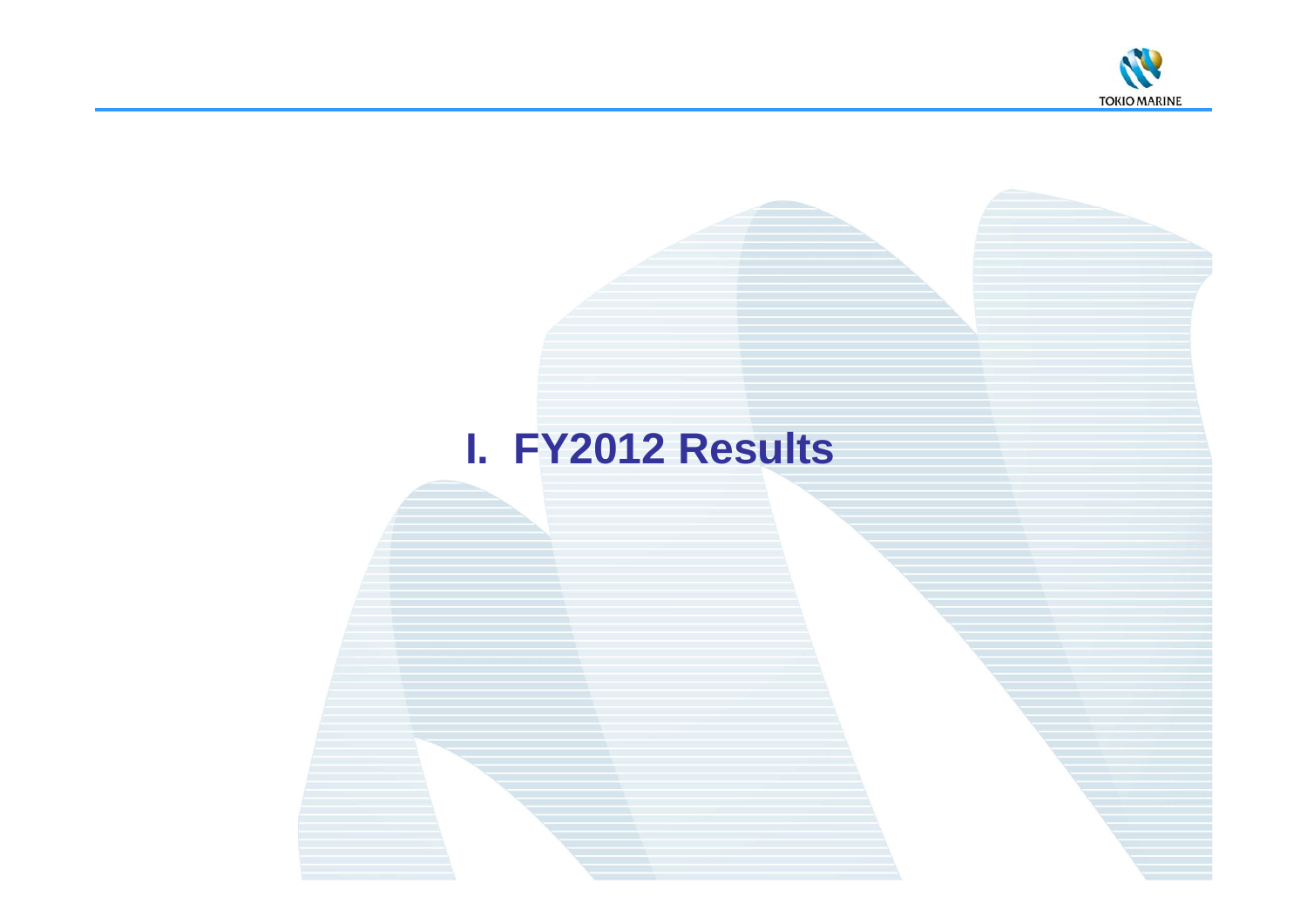# **Ordinary Income**



# **Cordinary Income** (billions of yen)



# Net Premiums Written

- **Increased mainly due to favorable growth in domestic non-life** insurance business including TMNF and in international insurance business as well as the consolidation of Delphi (Delphi's results from July 2012 to Dec. 2012 are included)
- Life Insurance Premiums
	- **•** Increased mainly due to an increase in TMNL's in-force policies and life insurance business in Asia (ex-Japan) led by favorable sales of new products, as well as the consolidation of Delphi (Delphi's results from July 2012 to Dec. 2012 are included)
- – Investment Income
	- **Increased mainly due to an increase in investment gains on** separate accounts at FL owing to the recovery of the domestic stock market, etc.
- **Other** 
	- Decreased mainly due to the reversal effect of gains from reversal of underwriting reserves for residential earthquake insurance, which was taken down in FY2011 owing to the Great East Japan Earthquake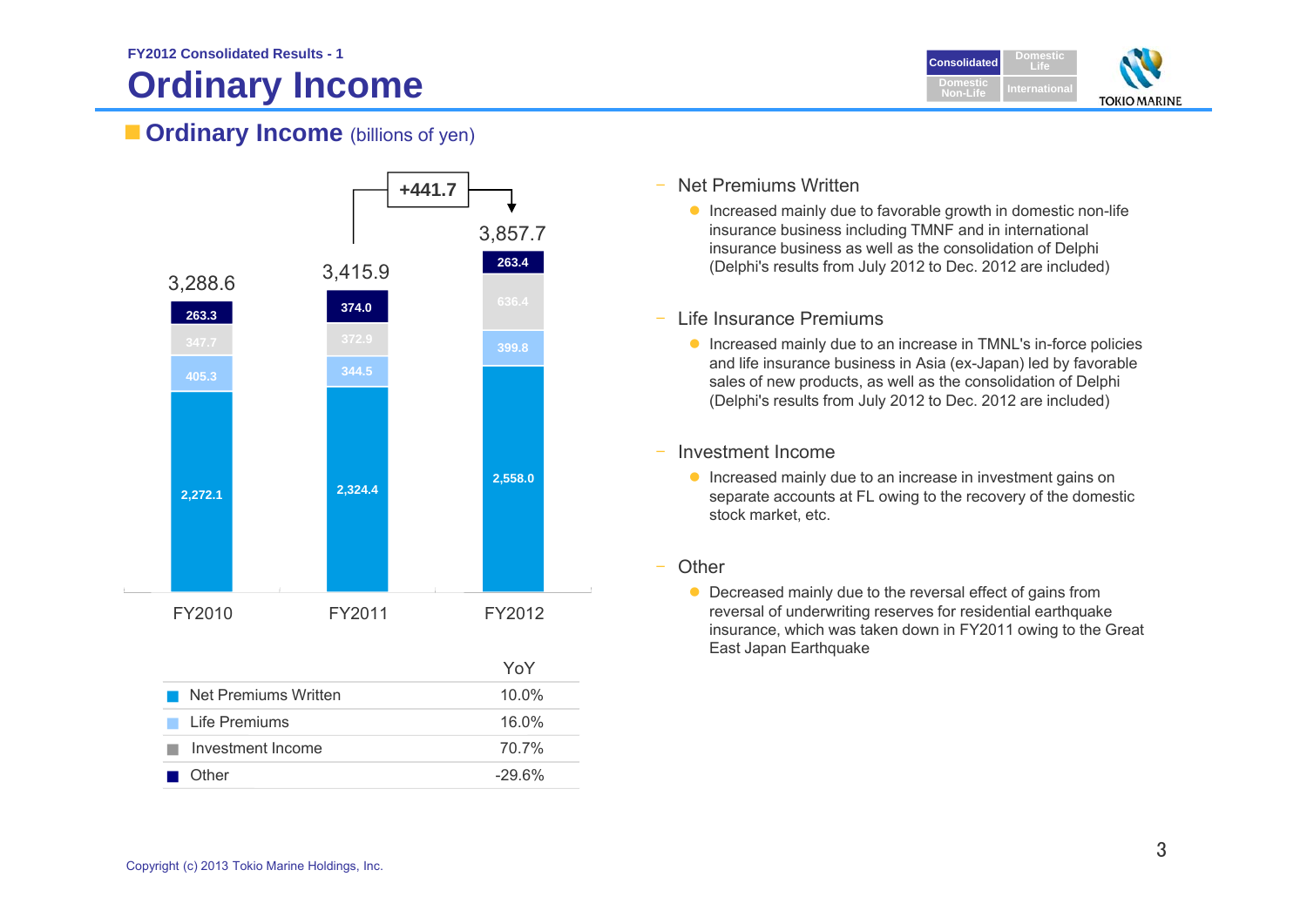# **Ordinary Profit**



# **Cordinary Profit** (billions of yen)



|                                 | (DIIIIONS OF VEN) |         |         |  |
|---------------------------------|-------------------|---------|---------|--|
|                                 | FY2011            | FY2012  | Change  |  |
| Domestic Non-Life (DNL)         | 216.3             | 160.7   | $-55.6$ |  |
| Domestic Life (DL)              | 5.9               | 21.9    | 15.9    |  |
| Overseas Subsidiaries (Ovs)     | $-42.3$           | 97.3    | 139.7   |  |
| Financial and General (F&G)     | 1.5               | $-17.9$ | $-19.4$ |  |
| Consolidation Adjustments (Adj) | $-21.1$           | $-54.6$ | $-33.4$ |  |
| Total                           | 160.3             | 207.4   | 47.1    |  |

On pages 4 and 5, figures of each business domain are calculated as follows, and they differ from segment information in the Summary Report:

Domestic Non-Life:Total of TMNF and NF

Domestic Life:Total of TMNL and FL

Consolidation Adjustments:Total of the followings: i) adjustment for losses from natural catastrophes occurred in 1Q FY2011 (the Great East Japan Earthquake and the February 2011 NZ Earthquake), ii) purchase method adjustments, iii) amortization of goodwill and negative goodwill, and others (elimination, etc.)  $4$ 

Domestic Non-Life

TMNF: Decreased by ¥55.9B YoY

- Underwriting profit increased mainly due to revenue growth and a decrease in incurred losses from natural catastrophes
- Net investment income decreased mainly due to an decrease in gains on sales of securities including business-related equities
- Domestic Life
	- **TMNL:** Increased mainly due to an increase in in-force policies
	- FL: Increased mainly due to the reversal effect of additional provision for underwriting reserves in FY2011
- Overseas Subsidiaries
	- **Increased mainly due to revenue growth and fewer natural** catastrophes compared to FY2011, as well as the consolidation of **Delphi**
- – Financial & General
	- Decreased due to loss provisions relating to guarantee obligation at a securities subsidiary
	- Consolidation Adjustments
		- Negative adjustment increased mainly due to the reversal effect of the positive adjustment in FY2011 relating to the Great East Japan Earthquake and New Zealand Earthquake recognized in FY2010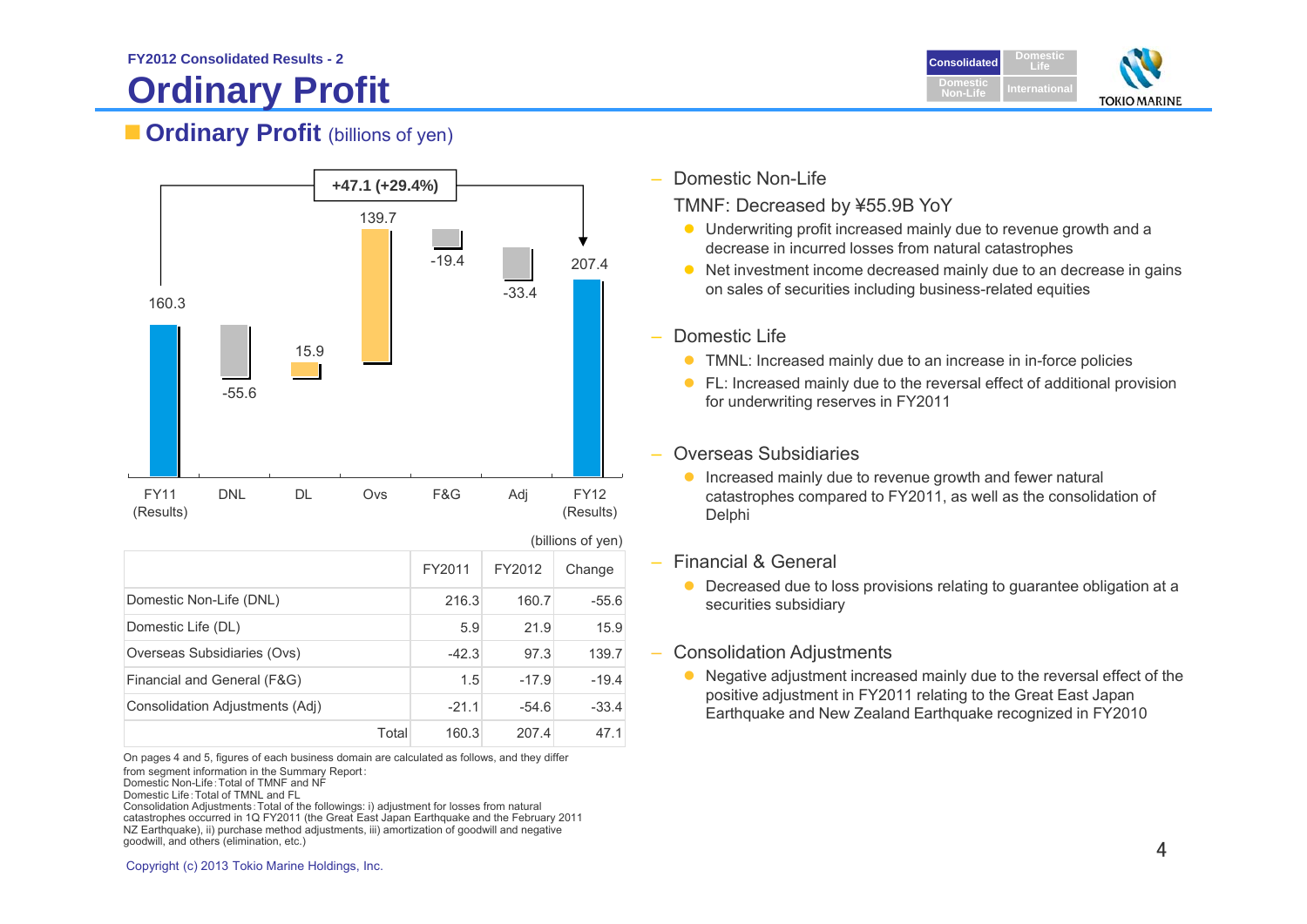# **Net Income**



# **Net Income** (billions of yen)



| (billions of yen)               |         |         |         |
|---------------------------------|---------|---------|---------|
|                                 | FY2011  | FY2012  | Change  |
| Domestic Non-Life (DNL)         | 18.4    | 61.2    | 42.8    |
| Domestic Life (DL)              | $-9.1$  | 11.2    | 20.3    |
| Overseas Subsidiaries (Ovs)     | $-40.8$ | 80.4    | 121.3   |
| Financial and General (F&G)     | 1.0     | $-20.0$ | $-21.1$ |
| Consolidation Adjustments (Adj) | 36.4    | $-3.4$  | $-39.8$ |
| Total                           | 6.0     | 129.5   | 123.5   |

On pages 4 and 5, figures of each business domain are calculated as follows, and they differ from segment information in the Summary Report:

Domestic Non-Life:Total of TMNF and NF

Domestic Life:Total of TMNL and FL

Consolidation Adjustments:Total of the followings: i) adjustment for losses from natural catastrophes occurred in 1Q FY2011 (the Great East Japan Earthquake and the February 2011 NZ Earthquake), ii) purchase method adjustments, iii) amortization of goodwill and negative goodwill, and others (elimination, etc.)

 $\overline{\phantom{0}}$ Domestic Non-Life

TMNF: Increased by ¥35.4B YoY

- Increased mainly due to the reversal effect of FY2011 reduction of deferred tax assets associated with corporate tax rate decrease despite the decrease factors in ordinary profit
- – Domestic Life
	- **Increased mainly due to the same factors as in ordinary profit** and the reversal effect of FY2011 reduction of deferred tax assets associated with corporate tax rate decrease
- Overseas Subsidiaries
	- **Increased due to the same factors as in ordinary profit**
- Consolidation Adjustments
	-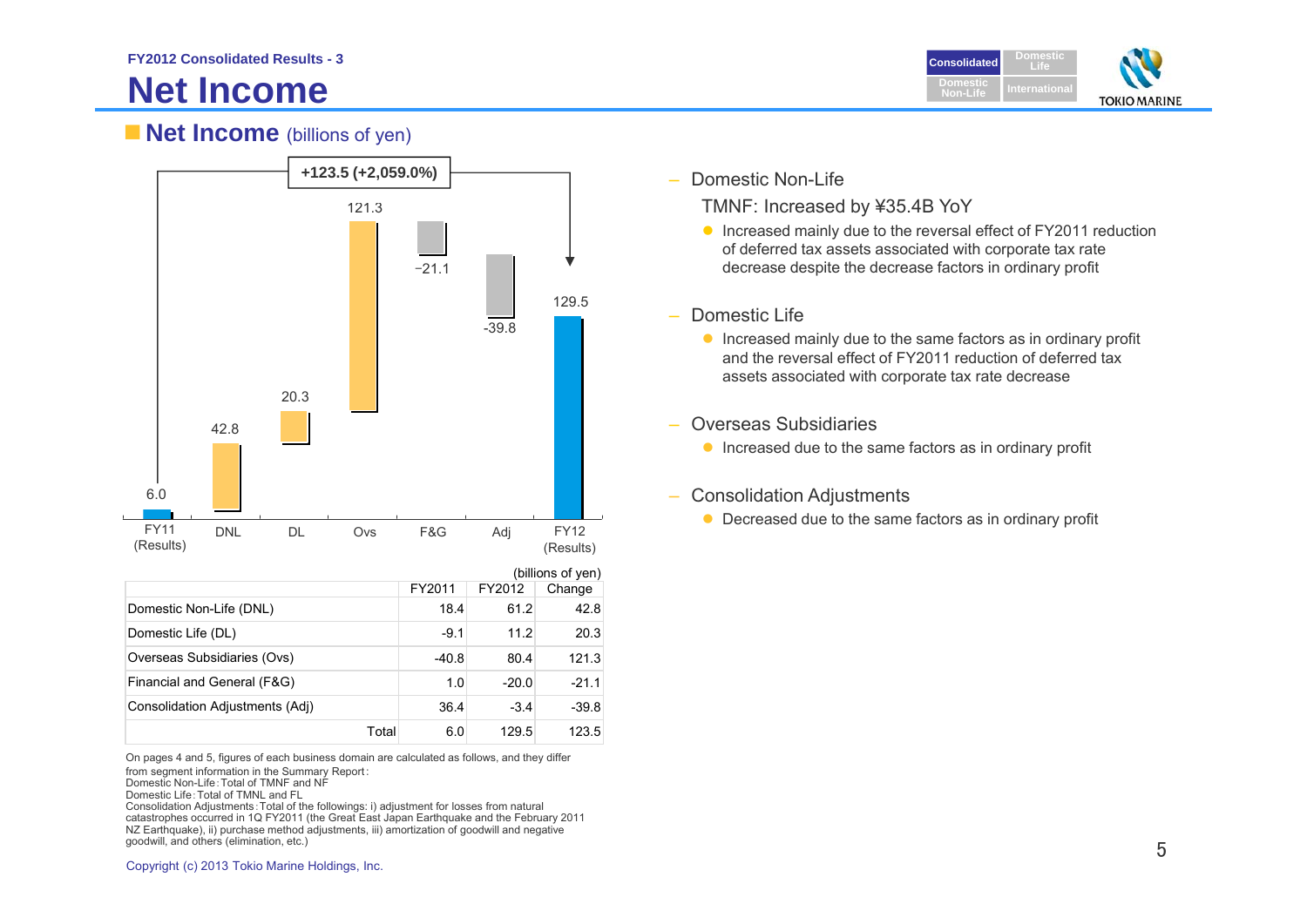# **TMNF Financial Results**

| <b>Consolidated</b>         | <b>Domestic</b> |                     |
|-----------------------------|-----------------|---------------------|
| <b>Domestic</b><br>Non-Life | International   | <b>TOKIO MARINE</b> |

# **Changes in Major P/L Items**

|                                        |                                           | FY2011<br>FY2012 |                |          |           |  |
|----------------------------------------|-------------------------------------------|------------------|----------------|----------|-----------|--|
|                                        |                                           | <b>Results</b>   | <b>Results</b> | Change   | YoY       |  |
| <b>Underwriting profit/loss</b>        |                                           | $-1.1$           | 7.3            | 8.5      |           |  |
|                                        | Net premiums written                      | 1,783.0          | 1,869.6        | 86.6     | 4.9%      |  |
|                                        | Private insurance                         | 1,545.6          | 1,618.5        | 72.8     | 4.7%      |  |
|                                        | Net incurred losses*                      | $-1,436.8$       | $-1,300.4$     | 136.3    | $-9.5%$   |  |
|                                        | Private insurance*                        | $-1,069.7$       | $-1,062.7$     | 7.0      | $-0.7%$   |  |
|                                        | <b>Business expenses</b>                  | $-570.2$         | $-579.0$       | $-8.7$   | 1.5%      |  |
|                                        | Private insurance                         | $-525.0$         | $-531.0$       | $-6.0$   | 1.2%      |  |
|                                        | Reversal of<br>catastrophe loss reserves  | 69.5             | 3.4            | $-66.0$  | $-95.0%$  |  |
|                                        | Net investment income/loss                | 219.7            | 187.3          | $-32.4$  | $-14.8%$  |  |
|                                        | Interest and dividends                    | 141.8            | 138.8          | $-2.9$   | $-2.1%$   |  |
|                                        | Gains/losses on<br>sales of securities    | 126.5            | 86.2           | $-40.2$  | $-31.8%$  |  |
|                                        | Impairment losses on<br>securities        | $-4.9$           | $-6.6$         | $-1.7$   | 35.1%     |  |
|                                        | Gains/losses on<br>derivatives            | 9.6              | $-1.2$         | $-10.9$  | $-113.0%$ |  |
|                                        | <b>Ordinary profit/loss</b>               | 212.1            | 156.1          | $-55.9$  | $-26.4%$  |  |
| <b>Extraordinary gains/losses</b>      |                                           | $-55.1$          | $-51.5$        | 3.5      | $-6.5%$   |  |
| Net income/loss                        |                                           | 23.2             | 58.6           | 35.4     | 152.7%    |  |
|                                        | (Reference)                               |                  |                |          |           |  |
|                                        | E/I basis loss ratio (Private insurance)* | 69.8%            | 66.8%          | $-3.0pt$ |           |  |
| E/I basis loss ratio (Auto insurance)* |                                           | 70.7%            | 69.4%          | $-1.2pt$ |           |  |

\*Including loss adjustment expenses

\*\*Private insurance: All lines excluding compulsory automobile liability insurance and residential earthquake insurance

Underwriting Profit

 $\Delta$  (billions of yen, except for  $\frac{1}{2}$ )

# Increased by ¥8.5B YoY to ¥7.3B

- Net premiums written
	- **I** Increased by 4.9% YoY mainly due to product and rate revisions in auto and the sales tie-up with Meiji Yasuda Life Insurance Company (See p.8 for details)
- Net incurred losses (Private Insurance\*\*)
	- **A** Net incurred losses from natural catastrophes decreased due to the reversal effect of Thai Flood, etc.
	- **P** Provision for reserves for foreign currency denominated outstanding claims increased due to the yen turning to depreciation
	- **Net incurred losses excluding natural catastrophes increased in** accordance with the revenue growth, in addition to an increase in mid- to large losses in fire, etc.
	- **S** Loss adjustment expenses increased mainly due to expenses for new claims service system, etc.
- Catastrophe loss reserves
	- Provision increased mainly due to the reversal effect of reserves taken down in FY2011 relating to the Great East Japan Earthquake
- Net Investment Income (See p.26 for details)

Decreased by ¥32.4B YoY to ¥187.3B

 Gains/losses on sales of securities: Decrease in sales of businessrelated equities

(FY2011 : approx. ¥206B , FY2012 : approx. ¥115B)

- Gains/losses on derivatives: Mainly due to a decrease in gains on FX forwards and currency swaps, owing to the yen turning to depreciation
- Net Income

Increased by ¥35.4B YoY to ¥58.6B

- **Extraordinary gains/loss: Extraordinary loss improved slightly due to the** reversal effect of expenses to support overseas subsidiary relating to Thai Flood in FY2011, despite a valuation loss on investment in a securities subsidiary
- Income taxes: "Deferred Income Tax" decreased due to the reversal effect of the FY2011 reduction of deferred tax assets associated with corporate tax rate decrease, etc.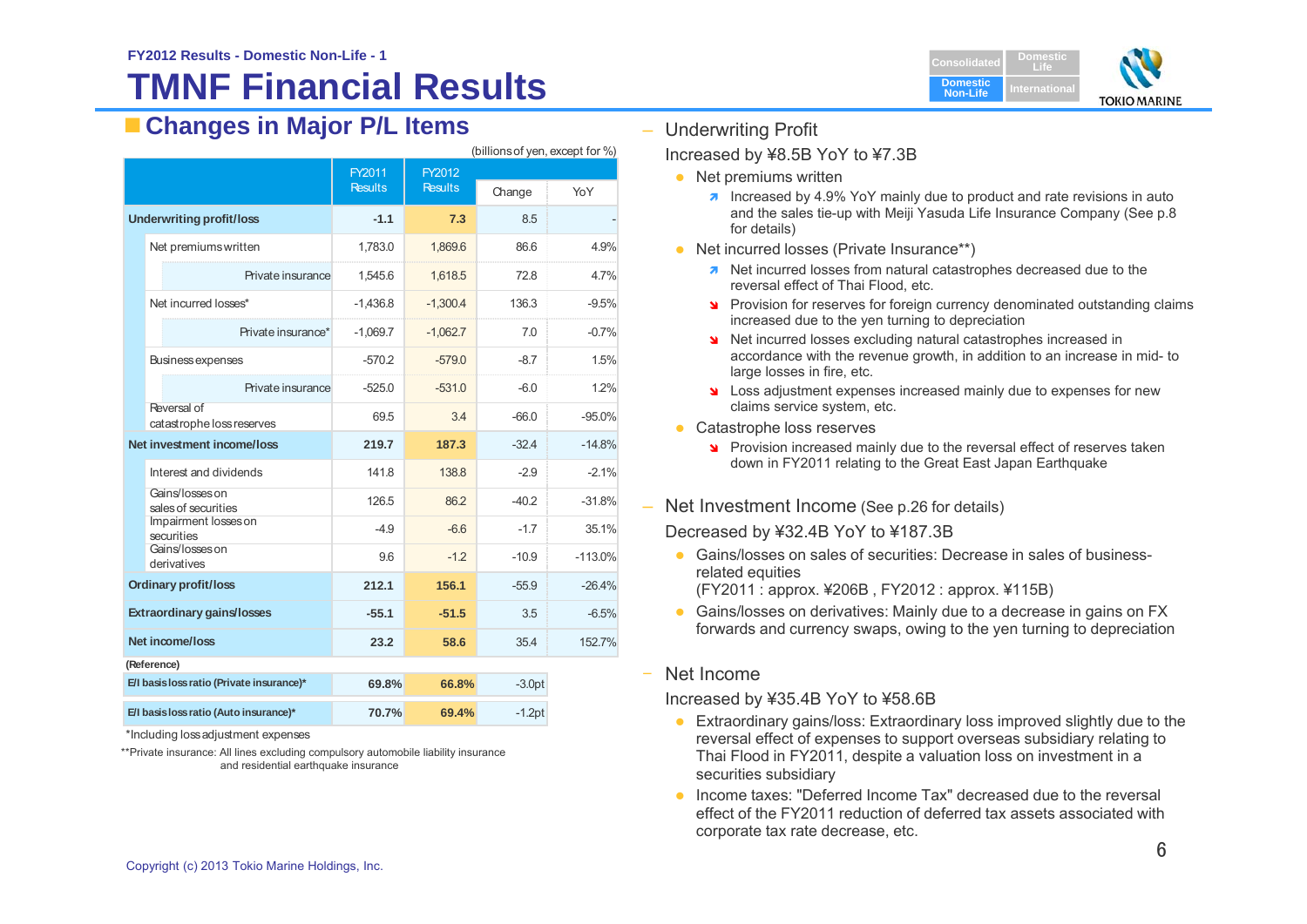# **TMNF Combined Ratio**

**DomesticConsolidatedLifeDomestic Non-LifeTOKIO MARINE** 

# **Combined Ratio (Private insurance: W/P basis)**



|  | Loss Ratio |
|--|------------|
|--|------------|

- W/P basis loss ratio improved by 4.8 points YoY to 64.6%
	- **1** Increase in net premiums written
	- **7** Decrease in claims payment relating to natural catastrophes including the reversal effect of the Great East Japan Earthquake in FY2011
	- **Increase in loss adjustment expenses for new claims service** system, etc.
- E/I basis loss ratio improved by 3.0 points YoY to 66.8%
- Expense Ratio
	- Improved by 1.2 points YoY to 32.8%
		- **A** Increase in net premiums written
		- **7** Decrease in non-personnel expenses mainly in IT related cost
- Combined Ratio
	- Improved by 5.9 points YoY to 97.4% due to improvement in both loss ratio and expense ratio

|                             |                    |                |                |                | (billions of yen) |
|-----------------------------|--------------------|----------------|----------------|----------------|-------------------|
|                             |                    | FY2010         | FY2011         | FY2012         |                   |
|                             |                    | <b>Results</b> | <b>Results</b> | <b>Results</b> | Change            |
| <b>Net premiums written</b> |                    | 1,517.5        | 1,545.6        | 1,618.5        | 72.8              |
| Net claims paid*            |                    | 941.2          | 1,071.5        | 1,045.1        | $-26.3$           |
| <b>Business expenses</b>    |                    | 533.2          | 525.0          | 531.0          | 6.0               |
|                             | Corporate expenses | 243.5          | 234.3          | 223.9          | $-10.3$           |
|                             | Agency commissions | 289.6          | 290.7          | 307.1          | 16.4              |
| (Ref) E/I basis loss ratio* |                    | 66.2%          | 69.8%          | 66.8%          | $-3.0pt$          |

\* Including loss adjustment expenses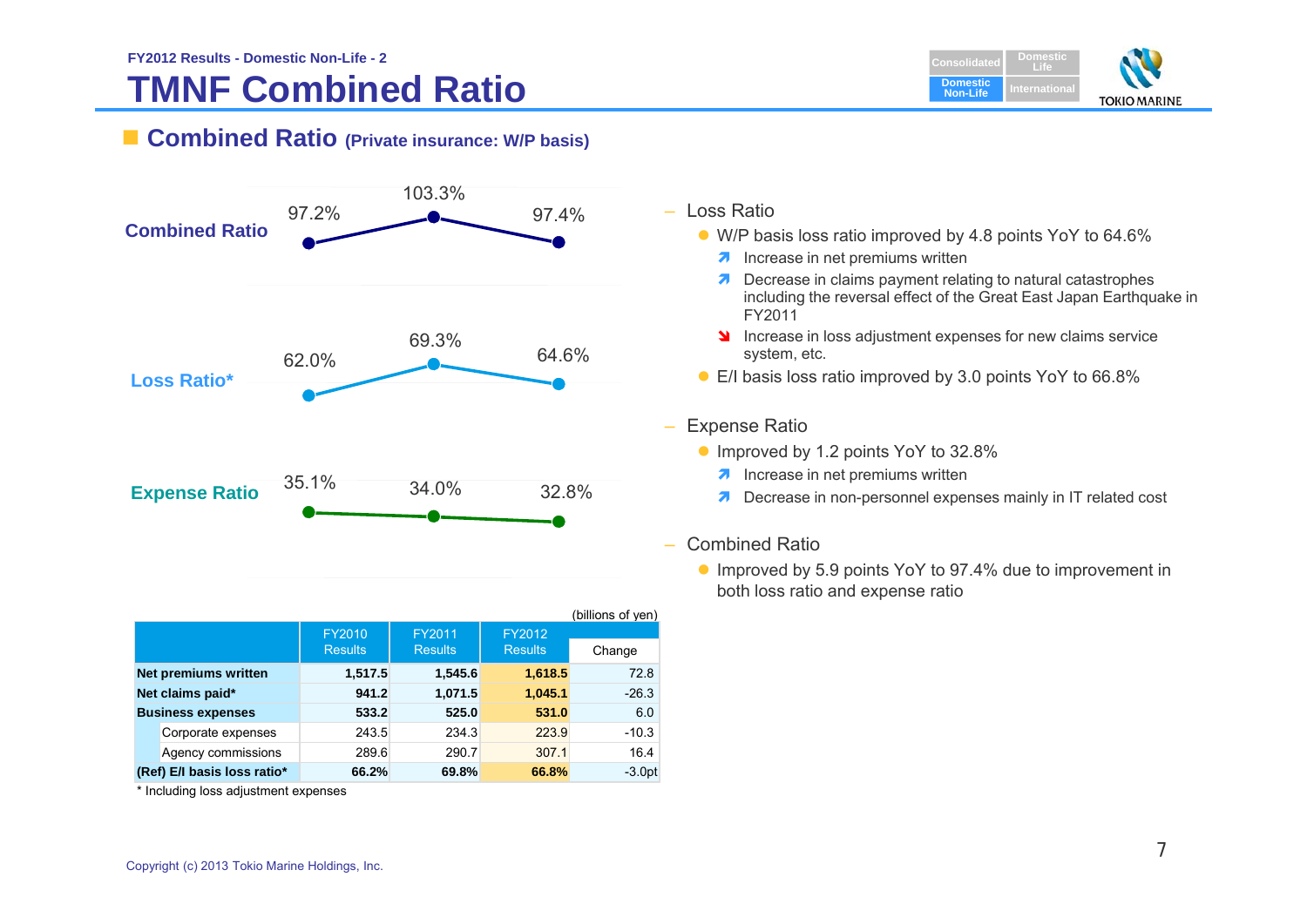# **TMNF NPW & Loss Ratio**

(billions of yen, except for  $\%$ )



# ■ Net Premiums Written by Line

|                                          |                |                | $(5.005)$ $(5.005)$ $(5.005)$ |         |
|------------------------------------------|----------------|----------------|-------------------------------|---------|
|                                          | FY2011         | FY2012         |                               |         |
|                                          | <b>Results</b> | <b>Results</b> | Change                        | YoY     |
| Fire                                     | 233.6          | 246.4          | 12.7                          | 5.5 %   |
| <b>Marine</b>                            | 59.3           | 58.0           | $-1.3$                        | $-2.2%$ |
| P.A.                                     | 149.9          | 157.1          | 7.1.                          | 4.8 %   |
| Auto                                     | 865.6          | 908.1          | 42.4                          | 4.9 %   |
| CALI                                     | 233.3          | 249.1          | 15.8                          | 6.8%    |
| Other                                    | 241.0          | 250.8          | 9.7                           | 4.0 %   |
| <b>Total</b>                             | 1,783.0        | 1,869.6        | 86.6                          | 4.9 %   |
| <b>Private insurance</b><br><b>Total</b> | 1,545.6        | 1,618.5        | 72.8                          | 4.7%    |

# **W/P Loss Ratio by Line**

|                                          | FY2011         | FY2012         |            |
|------------------------------------------|----------------|----------------|------------|
|                                          | <b>Results</b> | <b>Results</b> | YoY        |
| Fire                                     | 154.8 %        | 64.3 %         | $-90.5$ pt |
| <b>Marine</b>                            | 64.4 %         | 72.2 %         | 7.8 pt     |
| P.A.                                     | 55.4 %         | 56.0 %         | $0.5$ pt   |
| Auto                                     | 70.4 %         | 67.8 %         | $-2.6$ pt  |
| <b>CALI</b>                              | 101.3 %        | 96.1 %         | $-5.3$ pt  |
| Other                                    | 52.0 %         | 56.4 %         | 4.4 pt     |
| <b>Total</b>                             | 81.6 %         | 68.7 %         | $-12.9$ pt |
| <b>Private insurance</b><br><b>Total</b> | 69.3 %         | 64.6 %         | $-4.8$ pt  |

–Increased mainly due to an increase in number of policies in the household sector owing to growing post-earthquake demand and the sales tie-up with Meiji Yasuda Life Insurance Company

- Marine: Decreased mainly due to the appreciation of the yen in 1H FY12 and lowered premium rates in large contracts
- $-$  P.A.: Increased mainly due to revenue growth of nationwide group P.A. insurance for employment injury and overseas travelers insurance benefiting from an increase in number of people traveling overseas
- Auto: Increased due to product and rate revisions in January 2012 and the sales tie-up with Meiji Yasuda Life Insurance Company
- – CALI: Increased due to a rise in new car sales mainly owing to the "eco-cars" subsidy program
- Other: Increased due to the reversal effect of the termination of a financial guarantee reinsurance contract in FY2011
- – Fire: Improved due to the reversal effect of FY2011 claim payments relating to the Great East Japan Earthquake
- –Marine: Worsened mainly due to Hurricane Sandy
- – P.A.: Worsened due to an increase in loss adjustment expenses owing to the claims service system renewal
- –Auto: Improved mainly due to revenue increase as shown above
- CALI: Improved mainly due to revenue increase as shown above
- Other: Worsened due to the reversal effect of claim recovery in FY2011 relating to financial guarantee reinsurance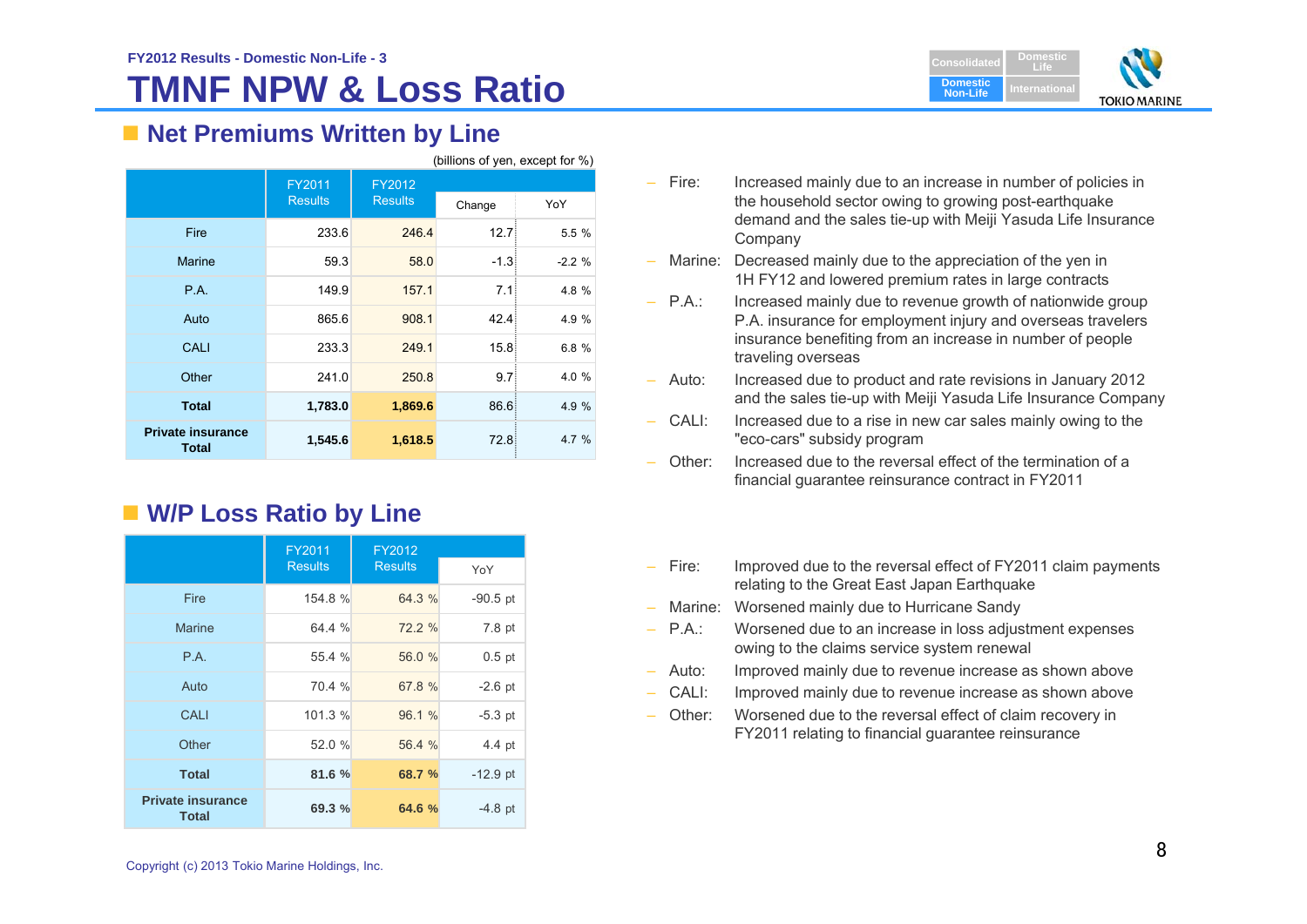# **NF Financial Results**



# **Changes in Major P/L Items**

| (billions of yen, except for %)      |                                          |                          |                          |          |          |
|--------------------------------------|------------------------------------------|--------------------------|--------------------------|----------|----------|
|                                      |                                          | FY2011<br><b>Results</b> | FY2012<br><b>Results</b> | Change   | YoY      |
|                                      | <b>Underwriting profit/loss</b>          | $-3.0$                   | $-1.1$                   | 1.9      |          |
|                                      | Net premiums written                     | 136.6                    | 138.7                    | 2.1      | 1.6%     |
|                                      | Private insurance                        | 118.3                    | 119.6                    | 1.2      | 1.1%     |
|                                      | Net incurred losses*                     | $-103.9$                 | $-96.0$                  | 7.9      | $-7.7%$  |
|                                      | Private insurance*                       | $-76.9$                  | $-79.2$                  | $-2.3$   | 3.0%     |
|                                      | <b>Business expenses</b>                 | $-47.6$                  | $-46.6$                  | 0.9      | $-2.1%$  |
|                                      | Private insurance                        | $-42.8$                  | $-41.8$                  | 1.0      | $-2.5%$  |
|                                      | Reversal of<br>catastrophe loss reserves | 0.8                      | 1.9                      | 1.0      | 122.7%   |
|                                      | <b>Net Investment income/loss</b>        | 6.2                      | 6.4                      | 0.1      | 2.4%     |
|                                      | Interest and dividends                   | 4.6                      | 4.4                      | $-0.2$   | $-4.3%$  |
|                                      | Gains/losses<br>on sales of securities   | 3.4                      | 4.3                      | 0.8      | 25.8%    |
|                                      | Impairment losses<br>on securities       | $-0.0$                   | $-0.1$                   | $-0.1$   | 8,568.9% |
|                                      | <b>Ordinary profit/loss</b>              | 4.2                      | 4.5                      | 0.3      | 9.1%     |
|                                      | <b>Extraordinary gains/losses</b>        | $-0.3$                   | $-0.0$                   | 0.3      |          |
| <b>Net income/loss</b>               |                                          | $-4.7$                   | 2.6                      | 7.3      |          |
| * Including loss adjustment expenses |                                          |                          |                          |          |          |
| Loss ratio                           |                                          | 76.4%                    | 68.0%                    | $-8.4pt$ |          |
|                                      | <b>Expense ratio</b>                     | 34.9%                    | 33.6%                    | $-1.3pt$ |          |
| <b>Combined ratio</b>                |                                          | 111.2%                   | 101.6%                   | $-9.7pt$ |          |

# – Underwriting Profit

- Increased by ¥1.9B YoY to ¥ -1.1B
	- $\lambda$  Increased in net premiums written mainly due to an increase in new policies in auto
	- **Decrease in business expenses as a result of efforts to** reduce corporate expenses and a revision of the agency commission scheme
	- $\lambda$  Increase in reversal of catastrophe loss reserves in accordance with an increase in claims paid mainly in fire
- Net Investment Income
	- Increased by ¥0.1B YoY to ¥6.4B
		- $\lambda$  Increase in gains on sales of business-related equities

### –Net Income

● Increased by ¥7.3B YoY to ¥2.6B mainly due to the factors above and the reversal effect of reduction of deferred tax assets associated mainly with the corporate tax rate change under the tax system reform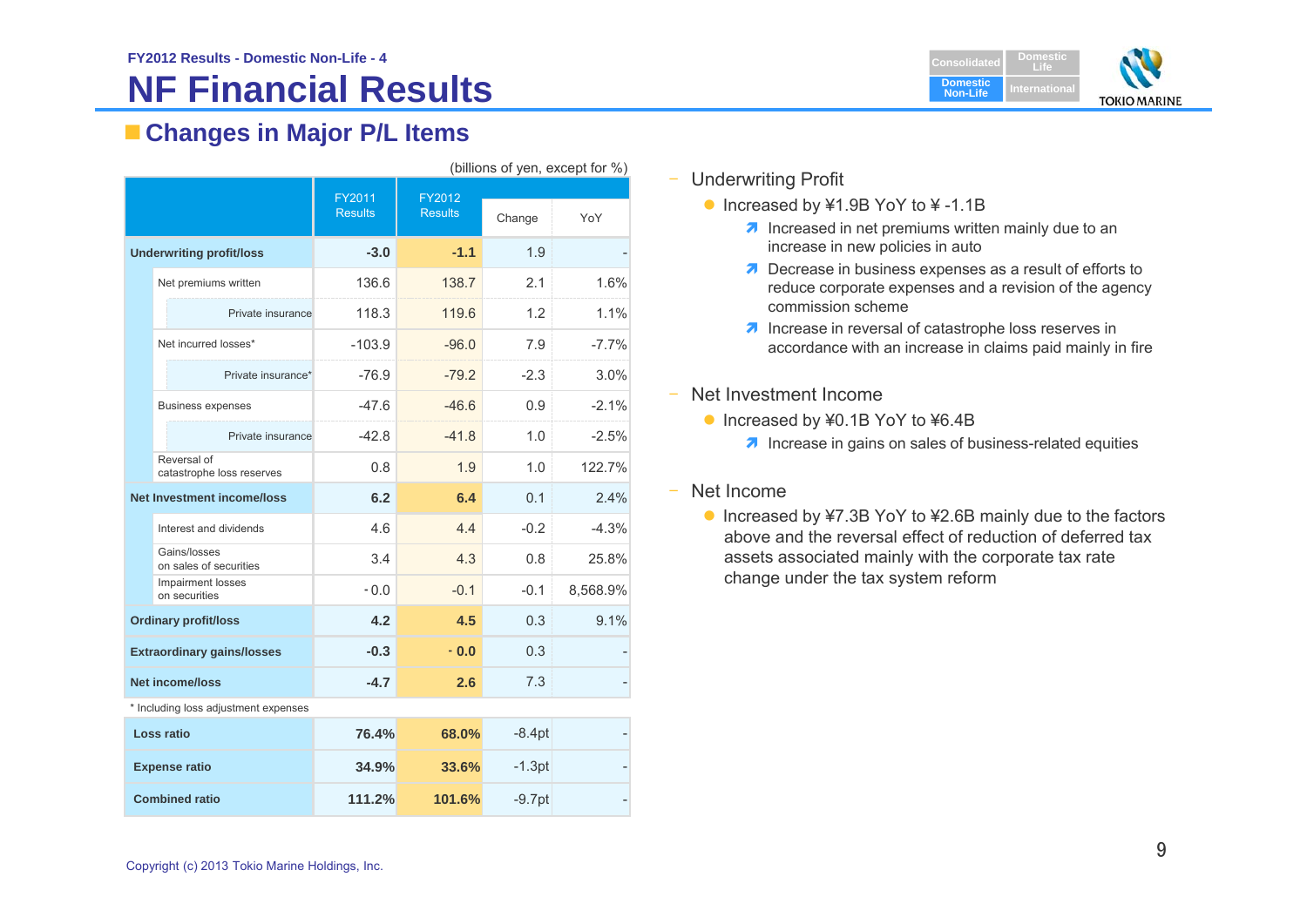# **TMNL Financial Results**



# **Annualized Premiums (ANP) and Key Figures**



– New Policies ANP

- Increased by 40.7% YoY owing to favorable sales of "Medical Kit R" launched in January 2013, in addition to a revenue growth in the first-sector line and individual annuities
- In-force Policies ANP
	- Increased by 12.2% from the end of FY2011 due to steady increase in new policies
- Insurance Premiums and Other
	- Increased by ¥61.0B YoY to ¥566.5B due to an increase in in-force policies
- Net Income
	- Increased by ¥7.9B YoY to ¥13.9B mainly due to a revenue growth and the reversal effect of FY2011 reduction of deferred tax assets associated with corporate tax rate decrease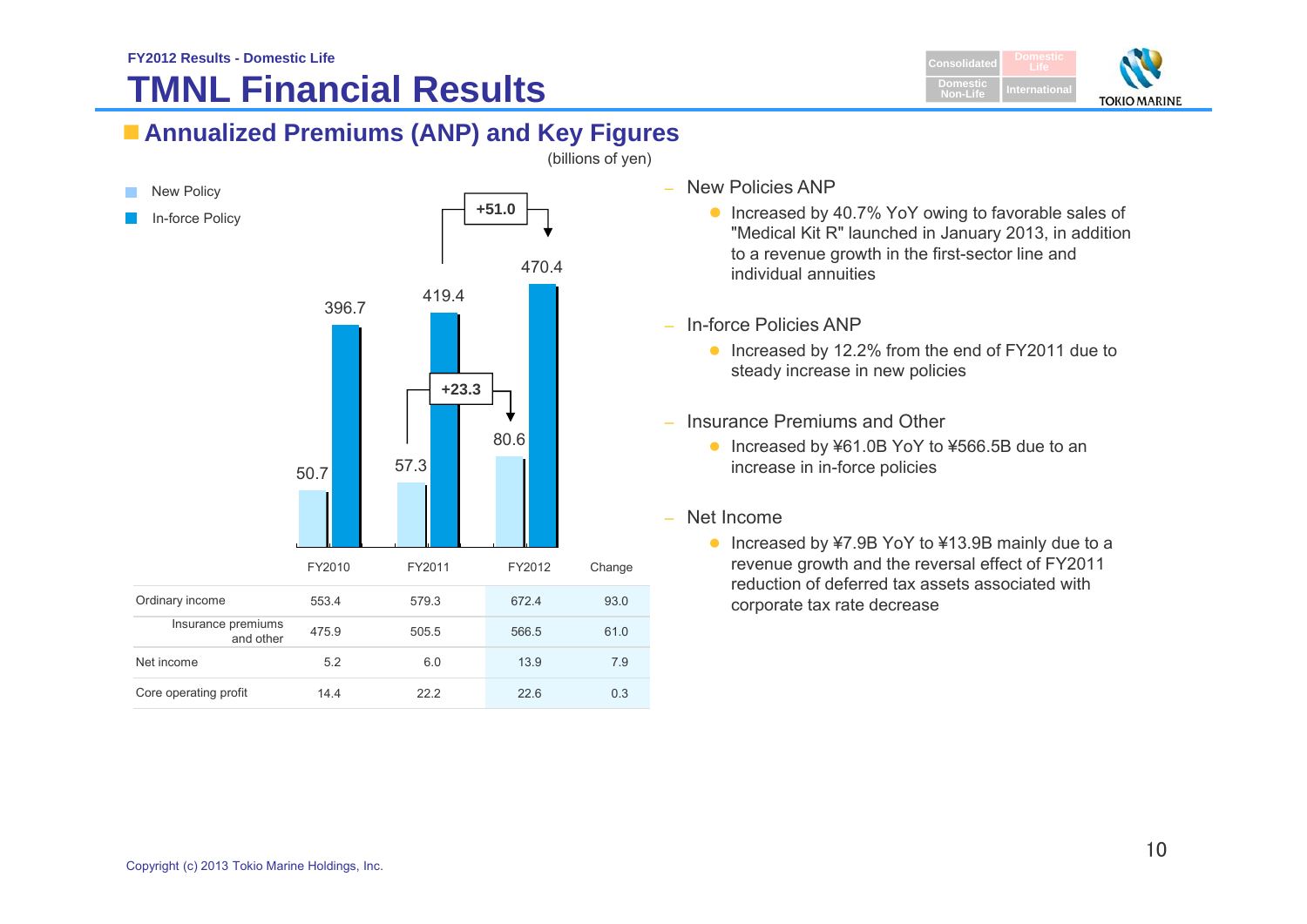# **Net Premiums Written**



# **Net Premiums Written (NPW)**

| (Dillions of year, except for 70) |                                           |                                    |        |     |                           |
|-----------------------------------|-------------------------------------------|------------------------------------|--------|-----|---------------------------|
|                                   | FY2011<br><b>Results</b>                  | FY2012<br><b>Results</b>           |        |     | YoY                       |
| Applied FX rate<br>(USD/JPY)      | As of end-<br>Dec 2011<br><b>JPY 77.7</b> | As of end-<br>Dec 2012<br>JPY 86.5 | Change | YoY | (Excluding<br>FX effects) |
| Philadelphia                      | 158.1                                     | 193.6                              | 35.4   | 22% | 10%                       |
| Delphi                            |                                           | 75.2                               | 75.2   |     |                           |
| North America                     | 42.3                                      | 48.7                               | 6.3    | 15% | 3%                        |
| Kiln                              | 76.7                                      | 106.8                              | 30.1   | 39% | 20%                       |
| Europe & Middle<br>East           | 16.3                                      | 20.5                               | 4.2    | 26% | 8%                        |
| South & Central<br>America        | 60.4                                      | 79.7                               | 19.2   | 32% | 30%                       |
| Asia                              | 56.5                                      | 79.9                               | 23.3   | 41% | 23%                       |
| Reinsurance                       | 56.1                                      | 78.3                               | 22.1   | 39% | 24%                       |
| <b>Total Non-Life</b>             | 466.7                                     | 683.0                              | 216.2  | 46% | 31%                       |
| Life                              | 32.9                                      | 51.3                               | 18.3   | 56% | 33%                       |
| <b>Total</b>                      | 499.7                                     | 734.3                              | 234.6  | 47% | 31%                       |

 Increased by 47% YoY due to the premium contribution of Delphi and organic growth in each business segment

### Philadelphia

 $(6.90)$  and  $(6.90)$  and  $(6.90)$ 

• Maintained premium growth exceeding the market average mainly due to an increase in new policies and upward rate revisions of renewal policies

(Approx. 4% market growth in total U.S. P&C market (Source: A.M. Best))

### Delphi

● Expanded premium through upward rate revisions in excess workers' compensation

### Kiln

**Increased mainly due to expansion in marine and property** businesses and upward rate revisions in reinsurance business

### South & Central America

**Increased mainly due to strong sales of auto insurance in Brazil** 

### Asia

**Increased mainly due to the full acquisition of the Thailand** subsidiary and expansion of personal auto business in major countries

### **Reinsurance**

**Increased mainly due to the expansion of Switzerland and** Australia branch businesses, and non-natural catastrophes business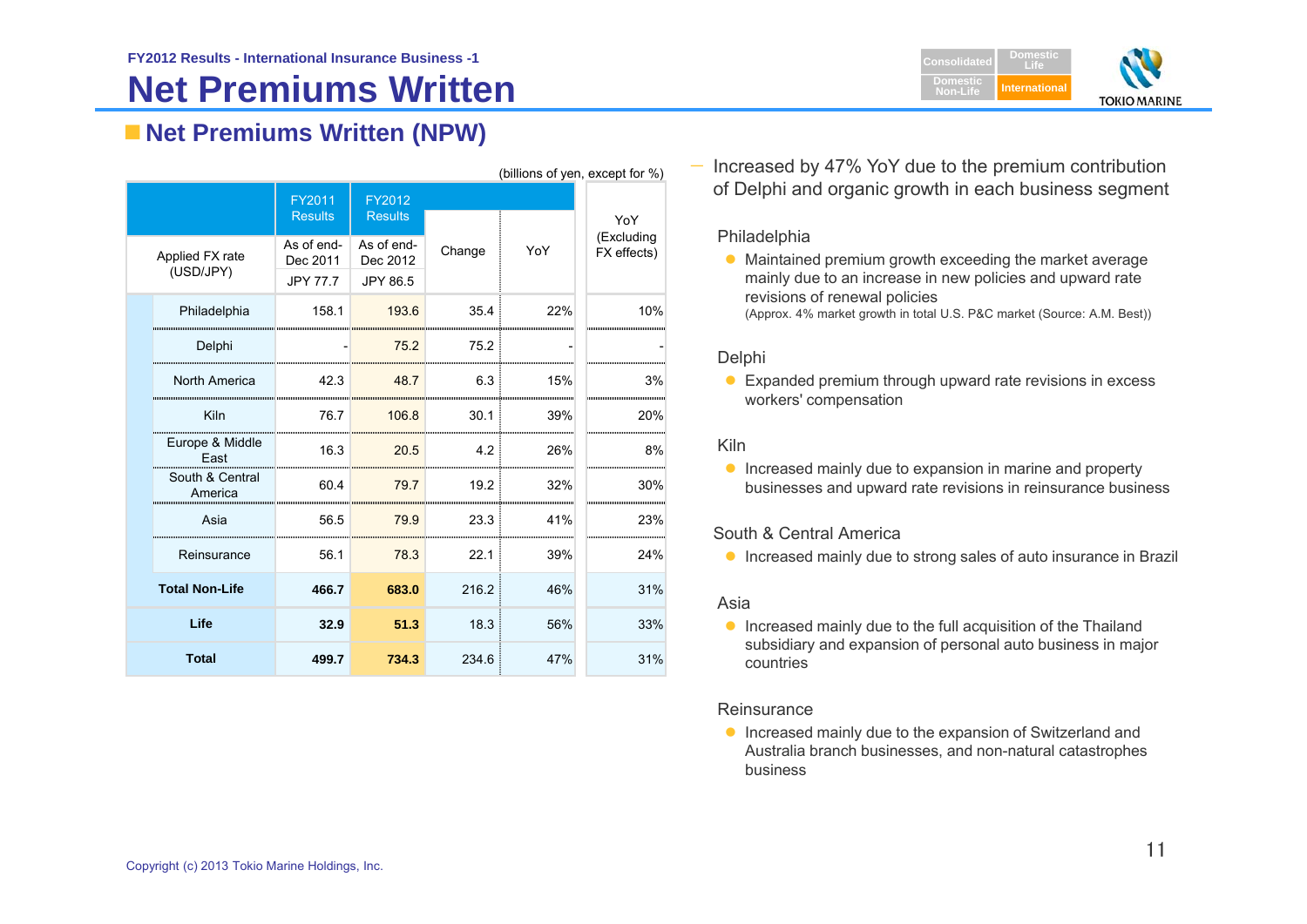# **Adjusted Earnings**



# **Adjusted Earnings by Business Domain**

|                 | (billions of yen, except for %)                             |                        |                        |         |      |                           |
|-----------------|-------------------------------------------------------------|------------------------|------------------------|---------|------|---------------------------|
|                 |                                                             | FY2011                 | FY2012                 |         |      |                           |
|                 |                                                             | <b>Results</b>         | <b>Results</b>         |         |      | YoY                       |
| Applied FX rate |                                                             | As of end-<br>Dec 2011 | As of end-<br>Dec 2012 | Change  | YoY  | (Excluding<br>FX effects) |
|                 | (USD/JPY)                                                   | <b>JPY 77.7</b>        | JPY 86.5               |         |      |                           |
|                 | Philadelphia                                                | 13.2                   | 24.5                   | 11.3    | 85%  | 66%                       |
|                 | Delphi                                                      |                        | 11.9                   | 11.9    |      |                           |
|                 | North America                                               | 7.2                    | 7.3                    | 0.0     | 1%   | $-10%$                    |
|                 | Kiln                                                        | $-5.0$                 | 5.6                    | 10.6    |      |                           |
|                 | Europe & Middle<br>East                                     | $-0.6$                 | 2.2                    | 2.8     |      |                           |
|                 | South & Central<br>America                                  | 0.7                    | 2.0                    | 1.3     | 193% | 181%                      |
|                 | Asia                                                        | $-52.2$                | 2.2                    | 54.4    |      |                           |
|                 | Reinsurance                                                 | $-3.3$                 | 10.2                   | 13.5    |      |                           |
|                 | <b>Total Non-Life</b>                                       | $-39.7$                | 66.0                   | 105.7   |      |                           |
|                 | Life                                                        | 1.0                    | 4.7                    | 3.7     | 374% | 297%                      |
|                 | <b>Total</b>                                                | $-39.9$                | 69.2                   | 109.2   |      |                           |
|                 | Adjustment relating to<br>natural disasters in<br>FY2011 1Q | 27.9                   |                        | $-27.9$ |      |                           |
|                 | <b>Total</b><br>(After adjustment)                          | $-11.9$                | 69.2                   | 81.2    |      |                           |

 Increased by ¥81.2B YoY to ¥69.2B mainly due to the implementation of the profit growth measures, the profit contribution of Delphi, and the reversal effect of natural catastrophe losses in FY2011

### Philadelphia

● Despite the losses from Hurricane Sandy, increased significantly mainly due to the decline of natural catastrophe losses compared with FY2011

### Delphi

 Maintained stable profit due to an increase in investment income from an expansion of assets under management

### Kiln

0 Despite the losses from Hurricane Sandy, increased significantly mainly due to the decline of natural catastrophe losses compared with FY2011

### Asia

**Increased mainly due to the reversal effect of incurred losses** from Thai Flood in FY2011

### **Reinsurance**

**Increased mainly due to the reversal effect of natural catastrophe** losses in FY2011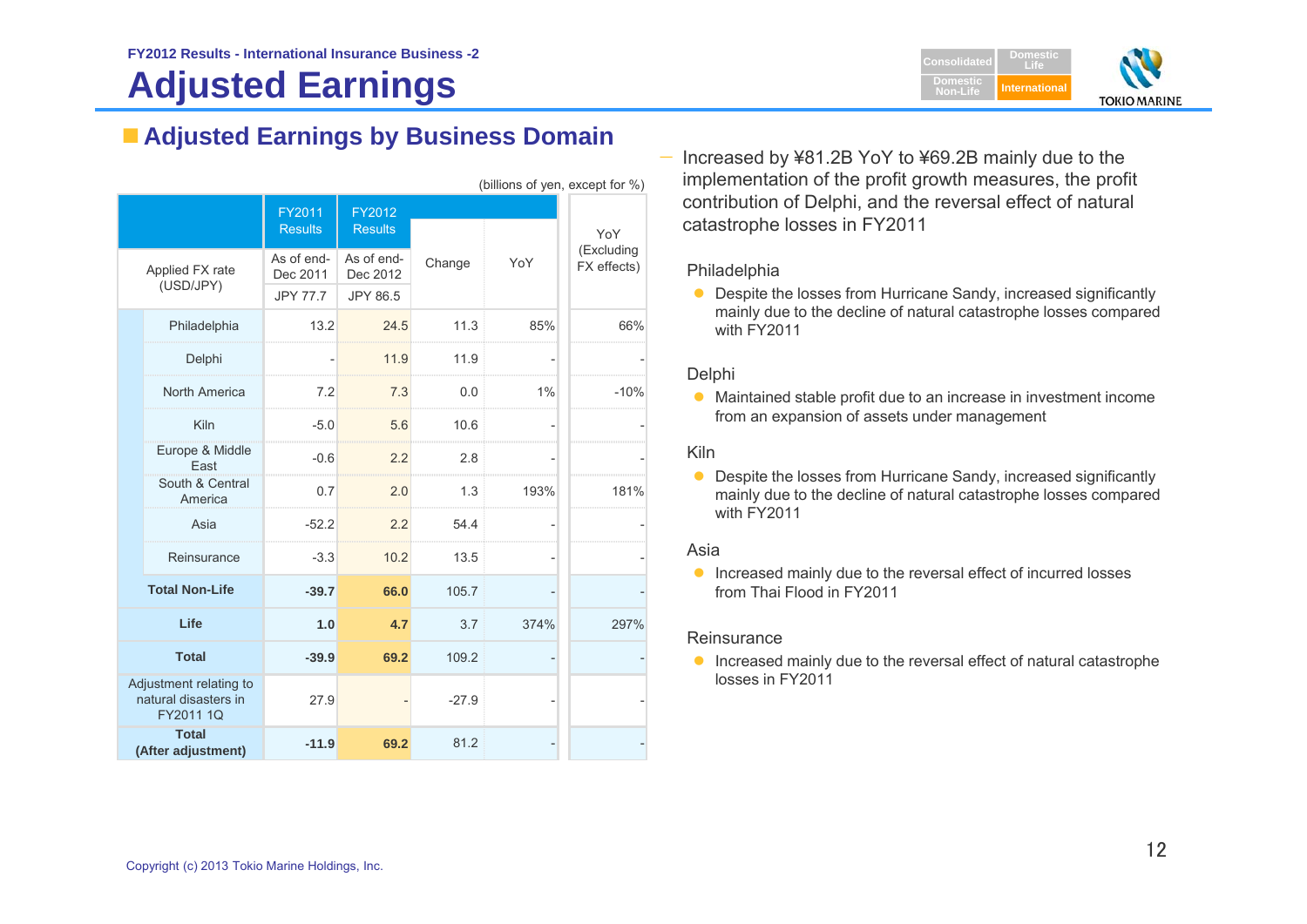# **Adjusted Earnings (Group Total)**

 $(hillione of von)$ 



# **Adjusted Earnings by Business Domain**

|                                          |                          |                          | ווסע וט פווטוווען |
|------------------------------------------|--------------------------|--------------------------|-------------------|
|                                          | FY2011<br><b>Results</b> | FY2012<br><b>Results</b> |                   |
|                                          |                          |                          | Change            |
| <b>Domestic Non-Life</b>                 | $-26.1$                  | 48.3                     | 74.4              |
| <b>TMNF</b>                              | $-18.7$                  | 54.6                     | 73.3              |
| NF                                       | $-1.6$                   | $-0.9$                   | 0.7               |
| Other                                    | $-5.7$                   | $-5.4$                   | 0.3               |
| <b>Domestic Life</b>                     | 15.9                     | 110.3                    | 94.4              |
| TMNL*                                    | 76.4                     | 89.7                     | 13.3              |
| FL                                       | $-61.3$                  | 20.6                     | 81.9              |
| Other                                    | 0.8                      | $-0.1$                   | $-0.9$            |
| <b>International Insurance</b>           | $-11.9$                  | 69.2                     | 81.1              |
| Philadelphia                             | 13.2                     | 24.5                     | 11.3              |
| Delphi                                   |                          | 11.9                     | 11.9              |
| North America                            | 7.2                      | 7.3                      | 0.1               |
| Kiln                                     | $-5.0$                   | 5.6                      | 10.6              |
| Europe & Middle East                     | $-0.6$                   | 2.2                      | 2.8               |
| South & Central America                  | 0.7                      | 2.0                      | 1.3               |
| Asia                                     | $-52.2$                  | 2.2                      | 54.4              |
| Reinsurance                              | $-3.3$                   | 10.2                     | 13.5              |
| International Non-Life                   | $-39.7$                  | 66.0                     | 105.7             |
| International Life                       | 1.0                      | 4.7                      | 3.7               |
| Adjustment relating to natural disasters | 27.9                     |                          | $-27.9$           |
| <b>Financial &amp; General</b>           | 2.6                      | $-18.7$                  | $-21.3$           |
|                                          |                          |                          |                   |

|         | 209.1   | 228.6 |
|---------|---------|-------|
| $-0.7%$ | 6.7%    | 7.4%  |
|         | $-19.5$ |       |

\* excluding capital transactions

# **TMNF Adjusted Earnings**

 Group total adjusted earnings increased by ¥228.6B YoY to ¥209.1B with Adjusted ROE of 6.7%

# **Domestic Non-Life**

TMNF: Increased by ¥73.3B YoY to ¥54.6B

 Mainly due to an increase in net premiums written and a decrease in net incurred losses from natural catastrophes, despite an increase in provision for reserves for foreign currency denominated outstanding claims due to the yen turning to depreciation

### **Domestic Life**

TMNL: Increased by ¥13.3B YoY to ¥89.7B

- Value of in-force policies increased due to a steady increase in new policies
- **Increased due to changes in risk discount rate associated with** the interest rate decline
- FL: Increased by ¥81.9B YoY to ¥20.6B
- **Increased due to improvement of the market environment**

### **International Insurance**

**Increased significantly mainly due to the reversal effect of natural** catastrophe losses in FY2011, and the consolidation of Delphi

# **Financial & General**

**O** Decreased due to loss provisions relating to guarantee obligation at a securities subsidiary

| Net income of<br><b>TMNF</b> for<br>accounting<br>purposes | Reversal of<br>catastrophe loss<br>reserves, etc. net<br>of taxes | Provision for price<br>fluctuation<br>reserves, net of<br>taxes | Gains/losses on<br>sales or evaluation<br>of ALM bonds and<br>interest rate swaps,<br>net of taxes | Gains/loses on<br>sales or<br>evaluation of<br>stocks and<br>properties held,<br>net of taxes | Other extraordinary<br>profits/losses and<br>valuation reserves<br>etc., net of taxes | <b>Adjusted</b><br>earnings of<br><b>TMNF</b> |
|------------------------------------------------------------|-------------------------------------------------------------------|-----------------------------------------------------------------|----------------------------------------------------------------------------------------------------|-----------------------------------------------------------------------------------------------|---------------------------------------------------------------------------------------|-----------------------------------------------|
| ¥58.6B                                                     | 42.3B                                                             | 42.4B                                                           | ¥13.4B                                                                                             | ¥35.7B                                                                                        | 445.0B                                                                                | ¥54.6B                                        |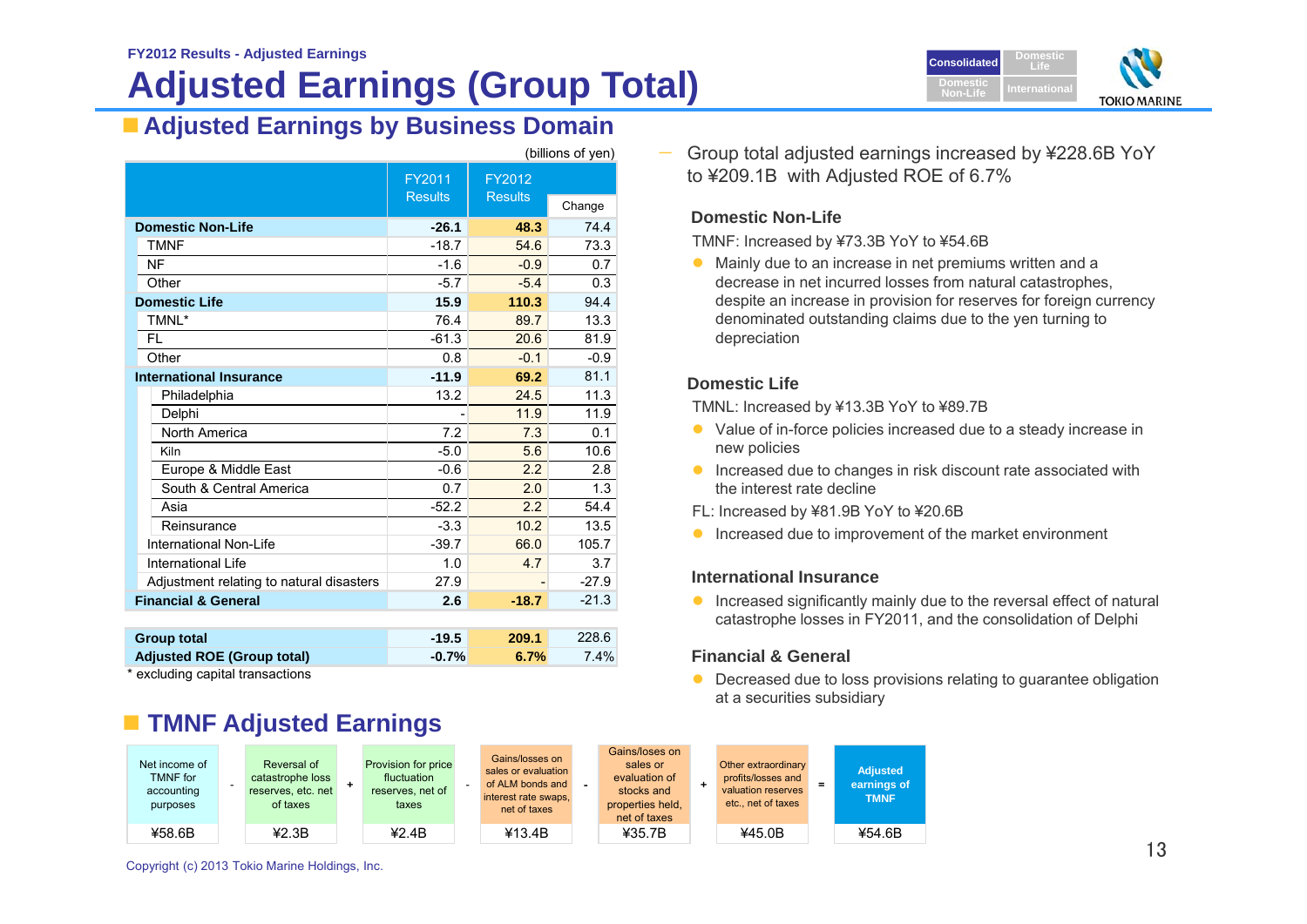

# **II. FY2013 Projections**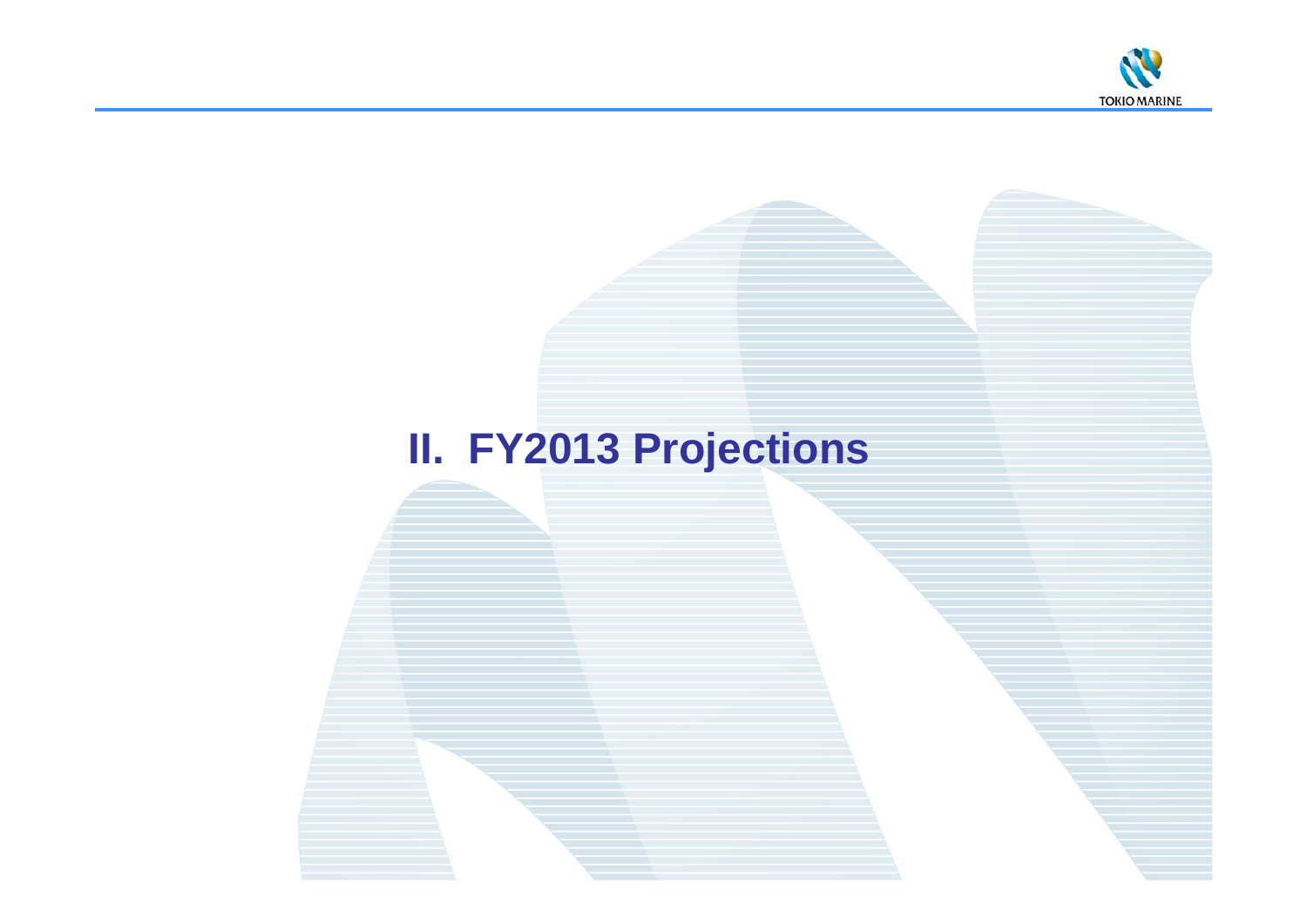# **Ordinary Profit**



# **Cordinary Profit** (billions of yen)



On pages 15 and 16, figures of each business domain are calculated as follows, and they differ from segment information in the Summary Report:

Domestic Non-Life:Total of TMNF and NF

Domestic Life:Total of TMNL and FL

Consolidation Adjustments:Total of the followings: i) purchase method adjustments, ii) amortization of goodwill and negative goodwill, and others (elimination, etc.)

Domestic Non-Life

TMNF: Projected to increase by ¥52.8B YoY

- Underwriting profit is projected to increase significantly mainly due to an increase in net premiums earned and a decrease in net incurred losses
- Net investment income is projected to decrease mainly due to a decrease in gains on sales of securities
- Domestic Life
	- TMNL: Projected to decrease mainly due to an increase in provision for underwriting reserves owing to a decrease in standard interest rate, despite continued growth in in-force policies
	- **•** FL: Projected to decrease due to an increase in costs mainly by assuming that the domestic stock market will be constant in FY2013 despite the fact that FY2012 experienced recovery of the market

# Overseas Subsidiaries

- Projected to increase mainly due to the depreciation of the yen since the end of last fiscal year (12E/2012) and Delphi's consolidation on a full-year basis
- Financial & General
	- Projected to increase mainly due to the reversal effect of loss provisions recognized in FY2012 relating to guarantee obligation at a securities subsidiary
- Consolidation Adjustments
	- Negative adjustment is projected to increase owing to an increase in intra-group dividends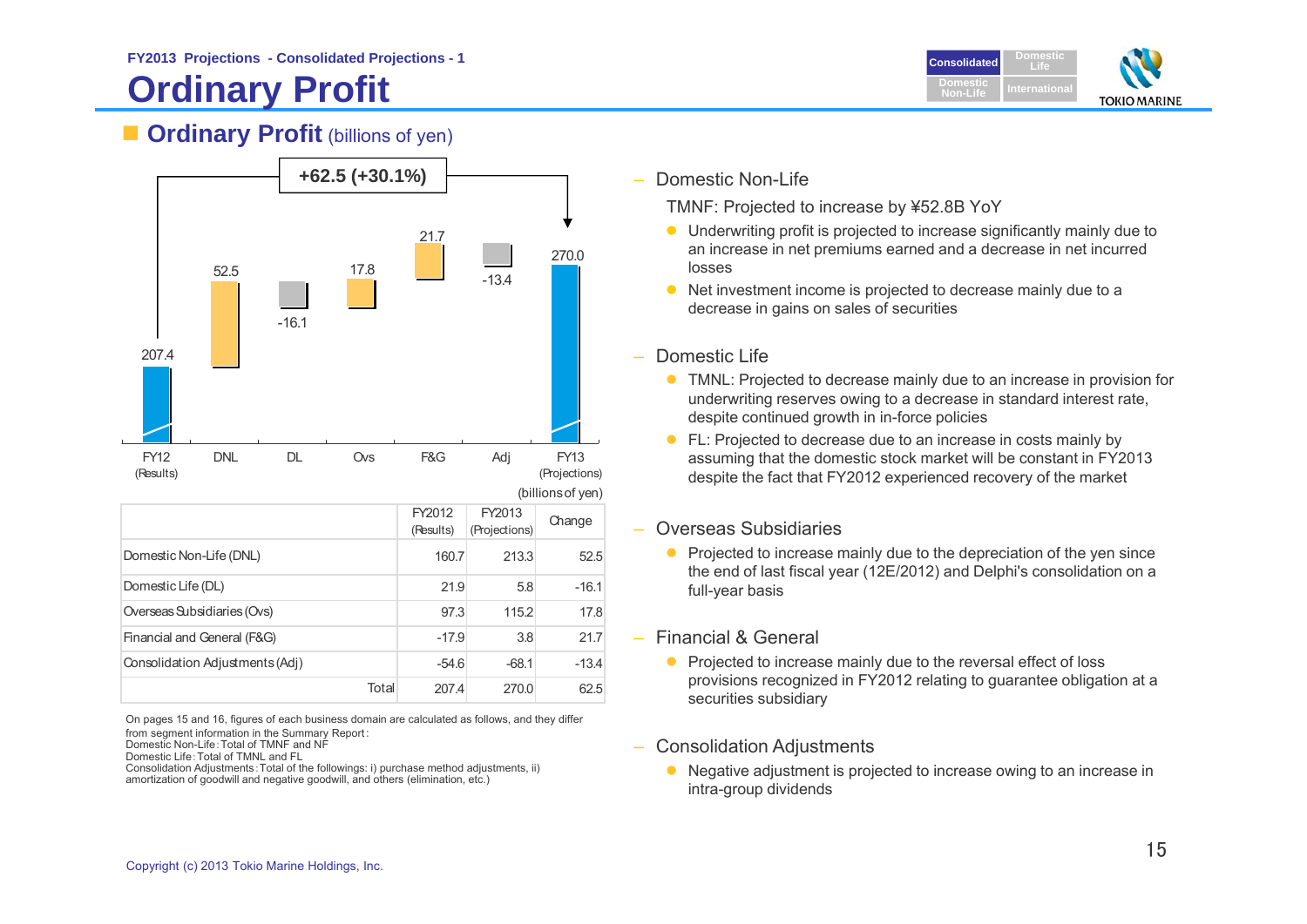# **Net Income**

**DomesticConsolidatedLifeDomesticNon-LifeTOKIO MARINE** 

# **Net Income** (billions of yen)



| ווטע וטטווטווען                 |                     |                         |         |  |
|---------------------------------|---------------------|-------------------------|---------|--|
|                                 | FY2012<br>(Results) | FY2013<br>(Projections) | Change  |  |
| Domestic Non-Life (DNL)         | 61.2                | 139.6                   | 78.3    |  |
| Domestic Life (DL)              | 11.2                | 1.3                     | $-9.9$  |  |
| Overseas Subsidiaries (Ovs)     | 80.4                | 95.9                    | 15.4    |  |
| Financial and General (F&G)     | $-20.0$             | 2.3                     | 22.3    |  |
| Consolidation Adjustments (Adj) | $-3.4$              | $-69.1$                 | $-65.6$ |  |
| Total                           | 129.5               | 170.0                   | 40.4    |  |

On pages 15 and 16, figures of each business domain are calculated as follows, and they differ from segment information in the Summary Report:

Domestic Non-Life:Total of TMNF and NF

Domestic Life:Total of TMNL and FL

Consolidation Adjustments:Total of the followings: i) purchase method adjustments, ii) amortization of goodwill and negative goodwill, and others (elimination, etc.)

Domestic Non-Life

TMNF: Projected to increase by ¥78.3B YoY

• Projected to increase mainly due to the reversal effect of impairment losses on investment in subsidiaries and affiliates in FY2012, in addition to the same factors as in ordinary profit

# Domestic Life

- Projected to decrease due to the same factors as in ordinary profit
- Overseas Subsidiaries
	- Projected to increase due to the same factors as in ordinary profit
- Consolidation Adjustments
	- Negative adjustment is projected to increase mainly due to the reversal effect of the positive adjustment relating to the impairment losses on investment in subsidiaries and affiliates in FY2012, in addition to the same factors as in ordinary profit

### **(Ref.) Assumption of economic indicators applied in FY2013 projections**

|                              | <b>FY2013 Projections</b><br>(Applied figures are<br>as of end-Mar 2013) |
|------------------------------|--------------------------------------------------------------------------|
| Applied FX rate<br>(USD/JPY) | JPY 94.05                                                                |
| Nikkei Stock Average         | JPY 12,397                                                               |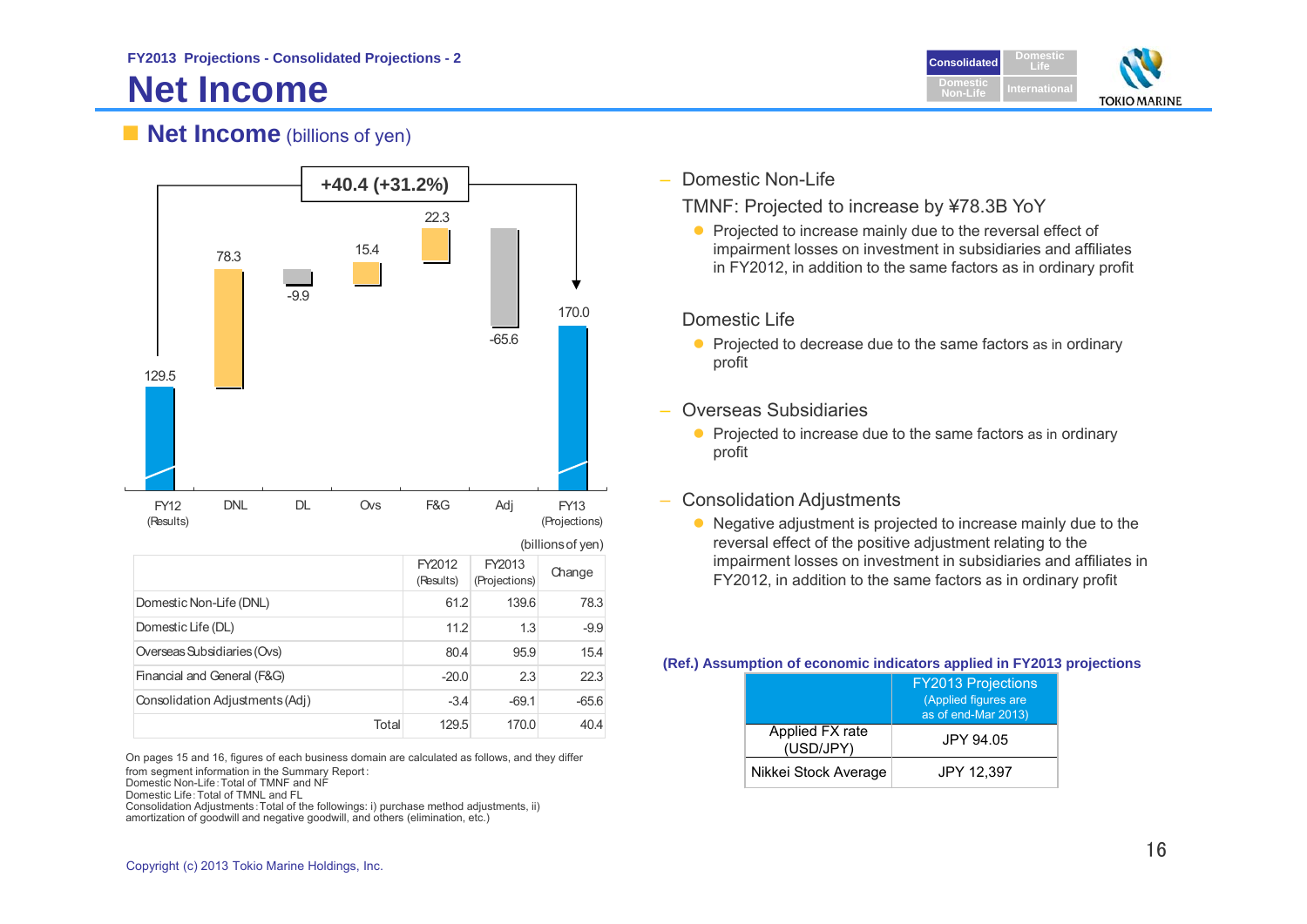# **TMNF Financial Projections**



# **Changes in Major P/L Items**

|                                           | (billions of yen, except for %)          |                |             |          |           |  |  |  |
|-------------------------------------------|------------------------------------------|----------------|-------------|----------|-----------|--|--|--|
|                                           |                                          | FY2012         | FY2013      |          |           |  |  |  |
|                                           |                                          | <b>Results</b> | Projections | Change   | YoY       |  |  |  |
|                                           | <b>Underwriting profit/loss</b>          | 7.3            | 74.0        | 66.6     | 901.2%    |  |  |  |
|                                           | Net premiums written                     | 1,869.6        | 1,911.0     | 41.3     | 2.2%      |  |  |  |
|                                           | Private insurance                        | 1,618.5        | 1,649.6     | 31.1     | 1.9%      |  |  |  |
|                                           | Net incurred losses*                     | $-1,300.4$     | $-1,262.3$  | 38.0     | $-2.9%$   |  |  |  |
|                                           | Private insurance*                       | $-1,062.7$     | $-1,026.6$  | 36.1     | $-3.4%$   |  |  |  |
|                                           | Business expenses                        | $-579.0$       | $-5911$     | $-120$   | 21%       |  |  |  |
|                                           | Private insurance                        | $-531.0$       | $-542.8$    | $-11.7$  | 2.2%      |  |  |  |
|                                           | Reversal of<br>catastrophe loss reserves | 3.4            | 124         | 89       | 257.5%    |  |  |  |
|                                           | Net investment income/loss               | 187.3          | 156.9       | $-30.4$  | $-16.2%$  |  |  |  |
|                                           | Interest and dividends                   | 138.8          | 136.8       | $-2.0$   | $-1.5%$   |  |  |  |
|                                           | Gains/losses on<br>sales of securities   | 86.2           | 68.5        | $-17.7$  | $-20.5%$  |  |  |  |
|                                           | Impairment losses on<br>securities       | $-6.6$         |             | 6.6      | $-100.0%$ |  |  |  |
|                                           | Gains/losses on<br>derivatives           | $-1.2$         | 3.6         | 4.8      |           |  |  |  |
| <b>Ordinary profit/loss</b>               |                                          | 156.1          | 209.0       | 52.8     | 33.9%     |  |  |  |
| <b>Extraordinary gains/losses</b>         |                                          | $-51.5$        | $-7.1$      | 443      | $-86.0%$  |  |  |  |
| <b>Net income/loss</b>                    |                                          | 58.6           | 137.0       | 78.3     | 133.6%    |  |  |  |
|                                           | (Reference)                              |                |             |          |           |  |  |  |
| E/I basis loss ratio (Private insurance)* |                                          | 66.8%          | 62.8%       | $-4.0pt$ |           |  |  |  |

\*Including loss adjustment expenses

Underwriting Profit

### Projected to increase by ¥66.6B YoY to ¥74.0B

- Net premiums written
	- **7** Projected to increase due to revenue growth mainly in auto and CALI (See p.19 for details)
- Net incurred losses (Private Insurance)
	- **A** Net incurred losses from natural catastrophes are projected to decrease (FY2012 result: ¥ 63.6B, FY2013 projections: ¥ 35.0B)
	- **Reversal effect of an increase in provision for reserves for foreign currency** denominated outstanding claims in accordance with the depreciation of the yen in FY2012
- **Business Expenses** 
	- **Projected to increase mainly due to an increase in agency commissions** associated with revenue increase
- Catastrophe loss reserves
	- **7** Provision for catastrophe loss reserves is projected to decrease in accordance mainly with the progress of claims payment relating to Thai Flood and Hurricane Sandy
- Net Investment Income

Projected to decrease by ¥30.4B YoY to ¥156.9B mainly due to a decrease in gains on sales of securities

# Net Income

Projected to increase by ¥78.3B YoY to ¥137.0B owing to the above factors and a reversal effect of impairment losses on investment in subsidiaries and affiliates in FY2012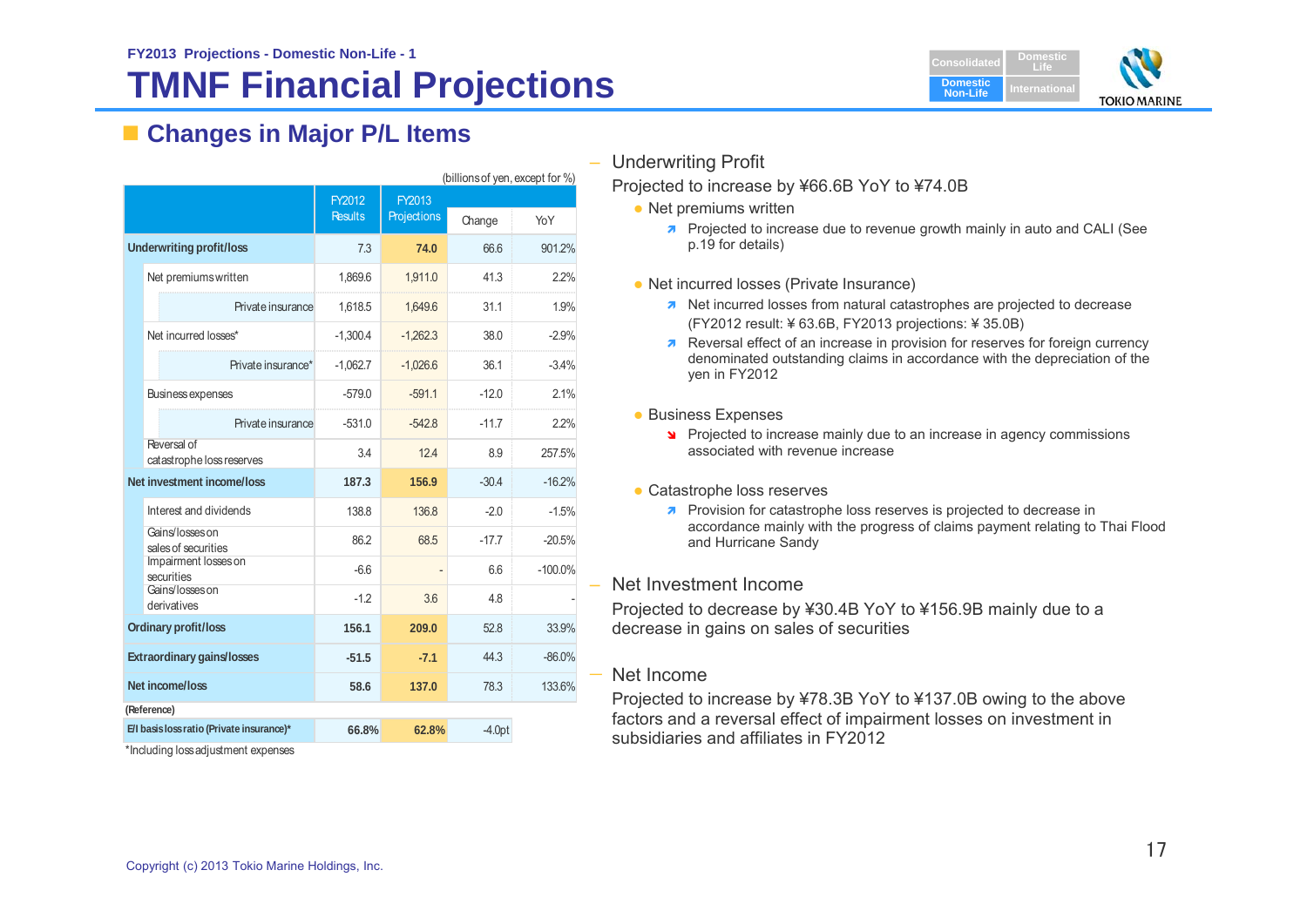# **TMNF Combined Ratio**



|                             |                |                |                    | (billions of yen) |
|-----------------------------|----------------|----------------|--------------------|-------------------|
|                             | FY2011         | FY2012         | FY2013             |                   |
|                             | <b>Results</b> | <b>Results</b> | <b>Projections</b> | Change            |
| <b>Net premiums written</b> | 1,545.6        | 1,618.5        | 1,649.6            | 31.1              |
| Net claims paid*            | 1,071.5        | 1,045.1        | 1,060.3            | 15.2              |
| <b>Business expenses</b>    | 525.0          | 531.0          | 542.8              | 11.7              |
| Corporate expenses          | 234.3          | 223.9          | 228.6              | 4.7               |
| Agency commissions          | 290.7          | 307.1          | 314.1              | 7.0               |
| (Ref) E/I basis loss ratio* | 69.8%          | 66.8%          | 62.8%              | $-4.0pt$          |

\* Including loss adjustment expenses

- Loss Ratio
	- W/P basis loss ratio is projected to improve by 0.3 points YoY to 64.3%
		- $\lambda$  Increase in net premiums written in auto, etc.
		- **7** Decrease in claims payment relating to natural catastrophes incurred in this period
		- **Progress in claims payment relating to Thai Flood and Hurricane** Sandy
	- E/I basis loss ratio is projected to improve by 4.0 points YoY to 62.8%
- Expense Ratio
	- **•** Projected to level off YoY
- Combined Ratio
	- Projected to improve by 0.2 points YoY to 97.2% owing to an improvement in loss ratio

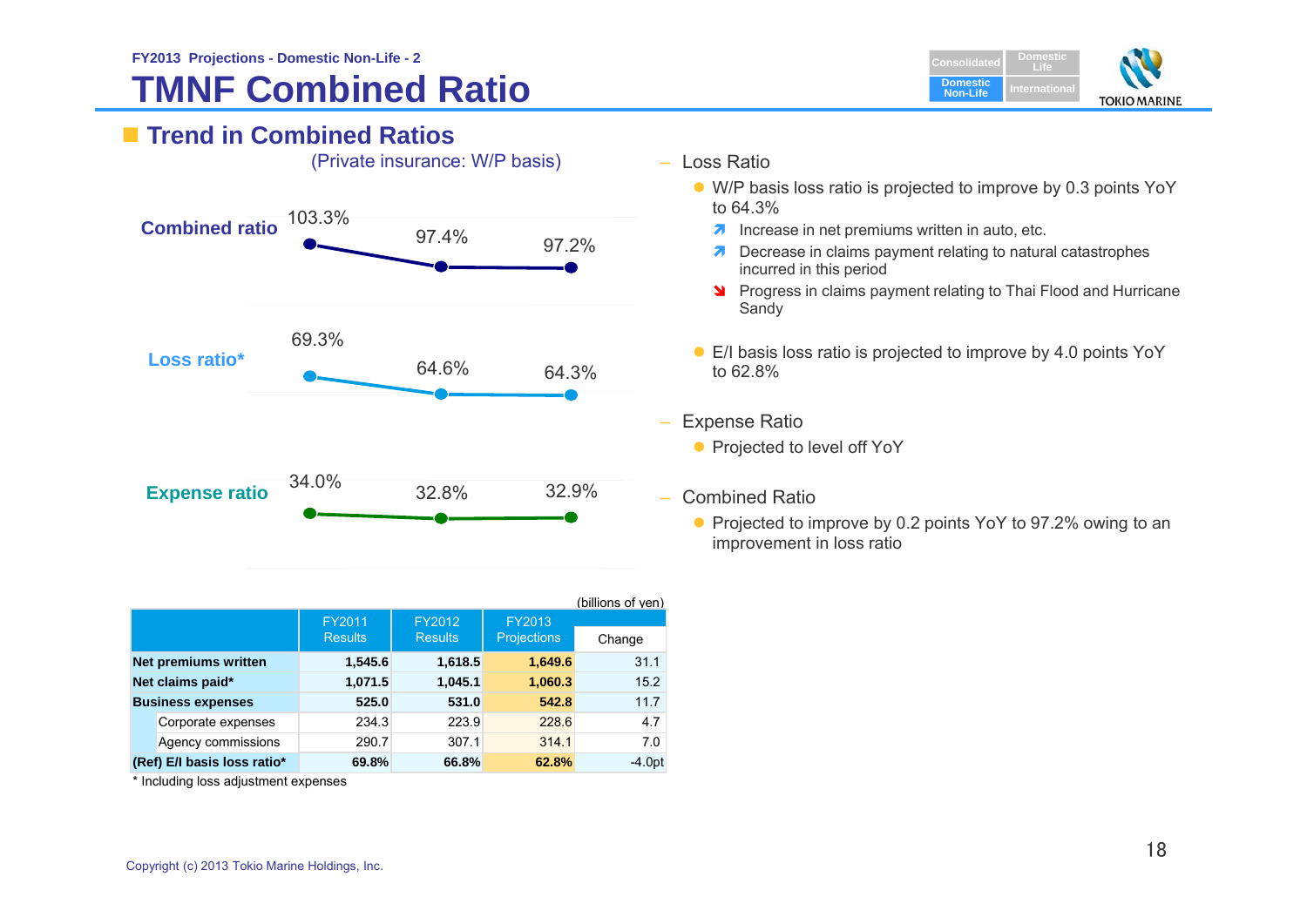# **TMNF NPW & Loss Ratio**



# ■ Net Premiums Written by Line

| (billions of yen, except for %)          |                |                    |                  |         |  |  |
|------------------------------------------|----------------|--------------------|------------------|---------|--|--|
|                                          | FY2012         | FY2013             |                  |         |  |  |
|                                          | <b>Results</b> | <b>Projections</b> | Change           | YoY     |  |  |
| <b>Fire</b>                              | 246.4          | 244.2              | $-2.2$           | $-0.9%$ |  |  |
| <b>Marine</b>                            | 58.0           | 58.7               | $0.7^{\circ}$    | 1.3%    |  |  |
| P.A.                                     | 157.1          | 160.0              | 2.9              | 1.9%    |  |  |
| Auto                                     | 908.1          | 929.4              | 21.2             | 2.3%    |  |  |
| <b>CALI</b>                              | 249.1          | 259.9              | 10.7             | 4.3 %   |  |  |
| Other                                    | 250.8          | 258.6              | 7.8 <sup>°</sup> | 3.1%    |  |  |
| <b>Total</b>                             | 1,869.6        | 1,911.0            | 41.3             | 2.2%    |  |  |
| <b>Private insurance</b><br><b>Total</b> | 1,618.5        | 1,649.6            | 31.1             | 1.9 %   |  |  |

# **W/P Loss Ratio by Line**

|                                          | FY2012         | FY2013      |                   |
|------------------------------------------|----------------|-------------|-------------------|
|                                          | <b>Results</b> | Projections | YoY               |
| <b>Fire</b>                              | 64.3 %         | 69.2 %      | 4.9 pt            |
| Marine                                   | 72.2 %         | 61.9 %      | $-10.3$ pt        |
| P.A.                                     | 56.0 %         | 55.6 %      | $-0.3$ pt         |
| Auto                                     | 67.8 %         | 66.5 %      | $-1.3$ pt         |
| <b>CALI</b>                              | 96.1 %         | 90.8 %      | $-5.3$ pt         |
| Other                                    | 56.4 %         | 57.4 %      | 1.0 <sub>pt</sub> |
| <b>Total</b>                             | 68.7 %         | 67.8 %      | $-0.9$ pt         |
| <b>Private insurance</b><br><b>Total</b> | 64.6 %         | 64.3 %      | $-0.3$ pt         |

–Projected to decrease mainly due to the shift of some of the "Super Business Insurance" riders into the "Other" category, following its product revision

 Marine: Projected to increase mainly due to the reversal effect of the appreciation of the yen in 1H FY12

–

- $-$  P.A. Projected to increase mainly due to revenue growth in nationwide group P.A. insurance for employment injury, and revisions of reference-loss-cost rates scheduled in October 2013
- –Projected to increase mainly due to an increase in the number of policies and the continuous effect of rate revisions
	- CALI: Projected to increase mainly due to rate revisions in April 2013
	- Other: Projected to increase mainly due to revenue growth in "Super Business Insurance" including the premium shift from the "Fire" category
- Fire: Projected to worsen mainly due to the progress of claims payment relating to natural catastrophes from previous fiscal years
- – Marine: Projected to improve mainly due to the reversal effect of claims payment relating to Hurricane Sandy etc. in FY2012
- $-$  P.A.: Projected to improve mainly due to an increase in net premiums written and a decrease in loss adjustment expenses relating to claims service system renewal
- Auto: Projected to improve mainly due to revenue increase
- CALI: Projected to improve mainly due to rate revision effect
- – Other: Projected to worsen mainly due to an increase in claims payments owing to the reversal effect from FY2012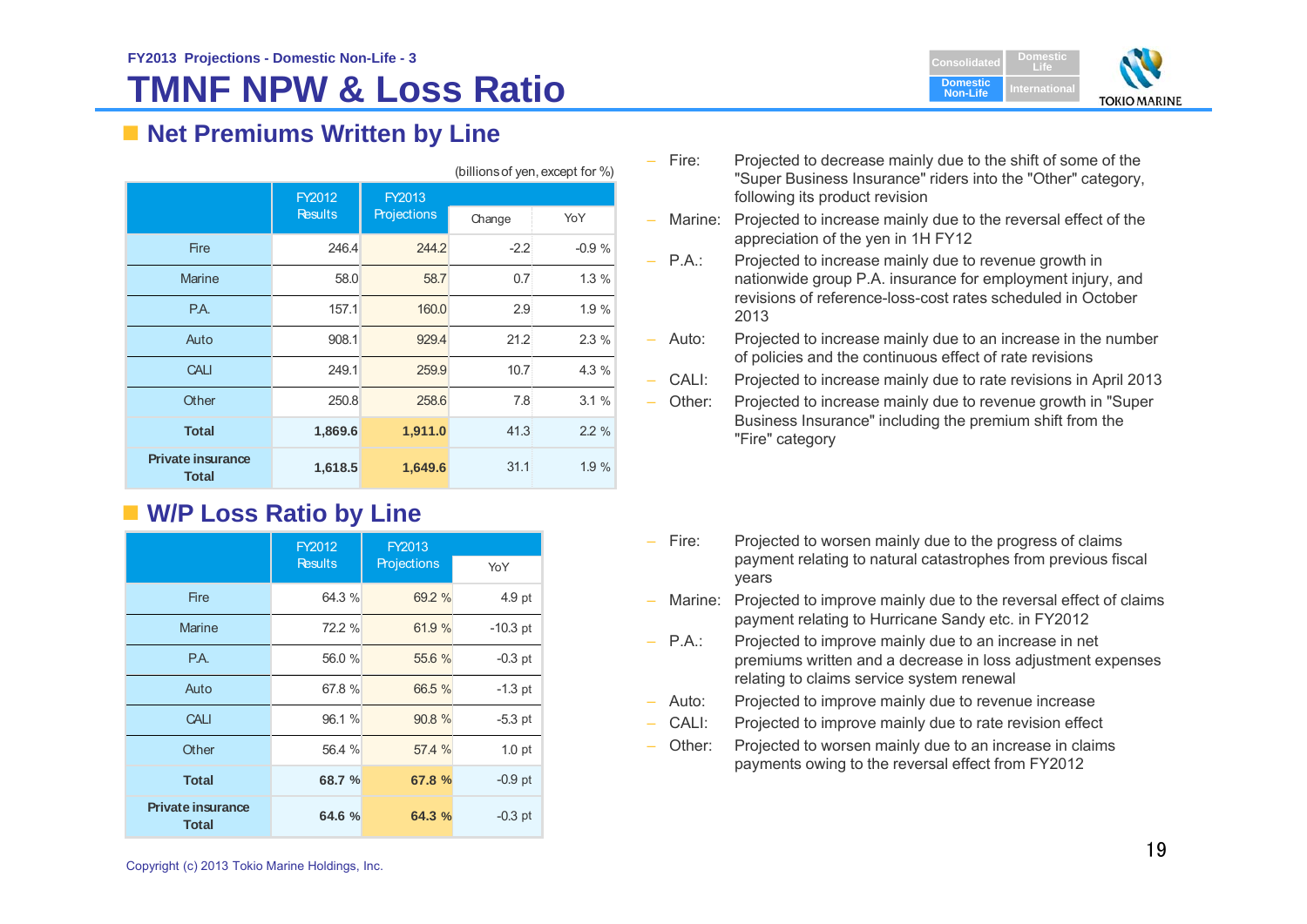# **NF Financial Projections**



# **Changes in Major P/L Items**

| (billions of yen, except for %) |                                          |                          |                       |          |          |  |
|---------------------------------|------------------------------------------|--------------------------|-----------------------|----------|----------|--|
|                                 |                                          | FY2012<br><b>Results</b> | FY2013<br>Projections | Change   | YoY      |  |
|                                 | <b>Underwriting profit/loss</b>          | $-1.1$                   | 1.6                   | 2.8      |          |  |
|                                 | Net premiums written                     | 138.7                    | 138.5                 | $-0.2$   | $-0.2%$  |  |
|                                 | Private insurance                        | 119.6                    | 117.8                 | $-1.7$   | $-1.5%$  |  |
|                                 | Net incurred losses*                     | $-96.0$                  | $-95.3$               | 0.6      | $-0.7%$  |  |
|                                 | Private insurance*                       | $-79.2$                  | $-78.4$               | 0.8      | $-1.1%$  |  |
|                                 | <b>Business expenses</b>                 | $-46.6$                  | $-45.3$               | 1.2      | $-2.7%$  |  |
|                                 | Private insurance                        | $-41.8$                  | $-40.3$               | 1.4      | $-3.5%$  |  |
|                                 | Reversal of<br>catastrophe loss reserves | 1.9                      | 1.2                   | $-0.6$   | $-31.9%$ |  |
|                                 | <b>Net Investment income/loss</b>        | 6.4                      | 3.5                   | $-2.8$   | $-44.9%$ |  |
|                                 | Interest and dividends                   | 4.4                      | 4.3                   | $-0.1$   | $-2.6%$  |  |
|                                 | Gains/losses<br>on sales of securities   | 4.3                      | 1.5                   | $-2.8$   | $-65.2%$ |  |
|                                 | Impairment losses<br>on securities       | $-0.1$                   | $-0.2$                | 0.0      | 47.3%    |  |
|                                 | <b>Ordinary profit/loss</b>              | 4.5                      | 4.3                   | $-0.2$   | $-6.2%$  |  |
|                                 | <b>Extraordinary gains/losses</b>        | $-0.0$                   | $-0.2$                | $-0.2$   |          |  |
| <b>Net income/loss</b>          |                                          | 2.6                      | 2.6                   | $-0.0$   | $-1.5%$  |  |
|                                 | * Including loss adjustment expenses     |                          |                       |          |          |  |
| Loss ratio                      |                                          | 68.0%                    | 67.0%                 | $-0.9pt$ |          |  |
|                                 | <b>Expense ratio</b>                     | 33.6%                    | 32.7%                 | $-0.9pt$ |          |  |
|                                 |                                          |                          |                       |          |          |  |

**101.6% 99.8%**

 $-1.8pt$ 

# – Underwriting Profit

- Projected to increase by ¥2.8B YoY to ¥1.6B
	- Net premiums written is projected to decrease mainly due to an increase in premiums ceded in fire, despite the projected revenue increase in auto and CALI due to rate revisions
	- **Net incurred losses are projected to decrease** assuming an average level of natural catastrophe losses
	- 7 Business expenses are projected to decrease due to an increase in ceding commission income and streamlining of business operations
- Net Investment Income
	- Projected to decrease by ¥2.8B YoY to ¥3.5B mainly due to a decrease in gains on sales of business-related equities
- Net income
	- Projected to decrease by ¥ -0.0B YoY to ¥2.6B due to the factors above

 **Combined ratio**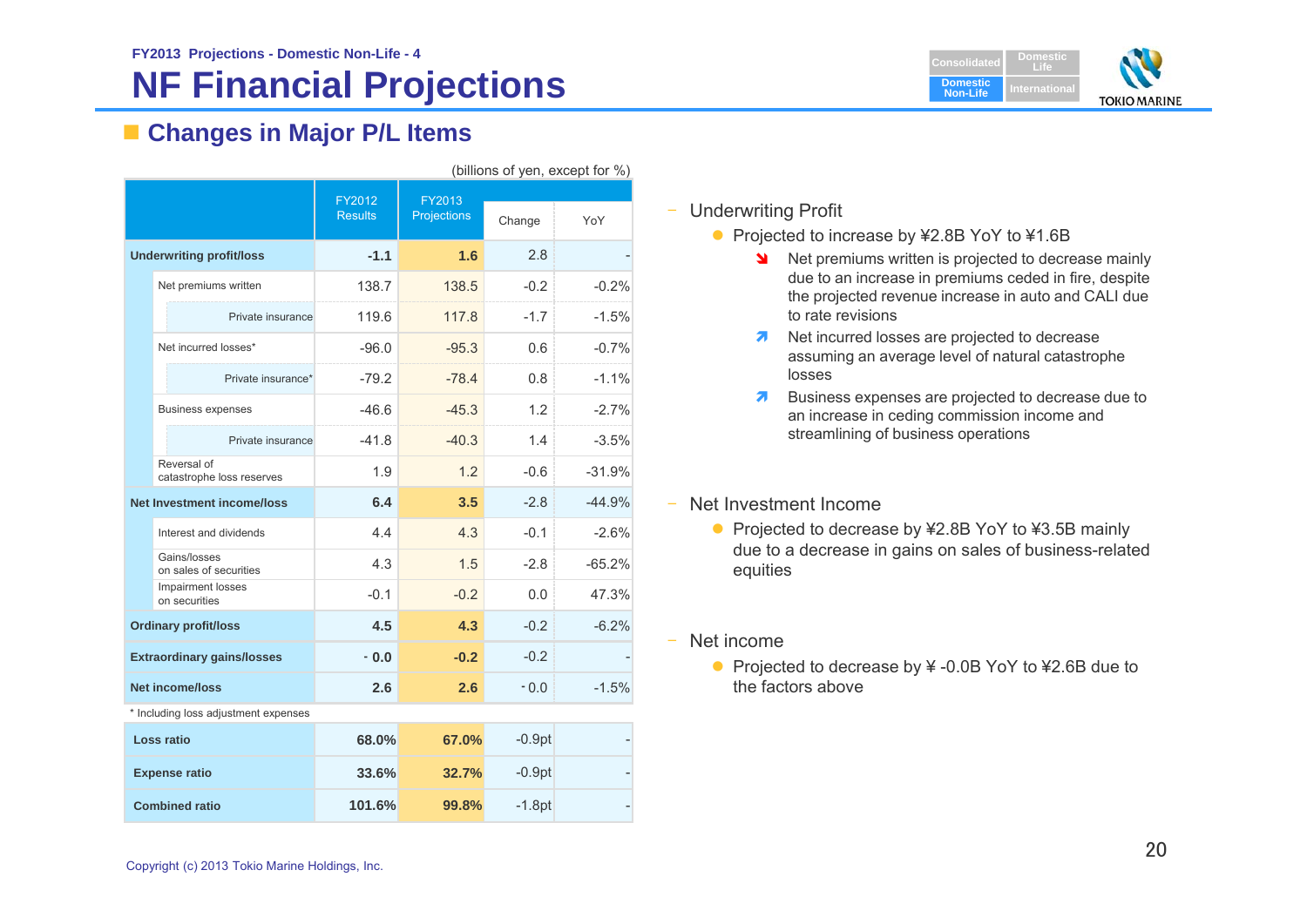# **TMNL Financial Projections**







New Policies ANP

Projected to maintain the strong revenue level same as in FY2012 by further focusing on third sector products with emphasis on profitability

In-force Policies ANP

Projected to increase by 10.2% from the end of FY2012 due to steady increase in new policies

 Insurance Premiums and Other Projected to increase by ¥53.3B YoY to ¥619.9B due to an increase in in-force policies

# Net Income

Projected to decrease by ¥6.8B YoY to ¥7.1B mainly due to an increase in provision for underwriting reserves owing to a decrease in standard interest rate, despite revenue increase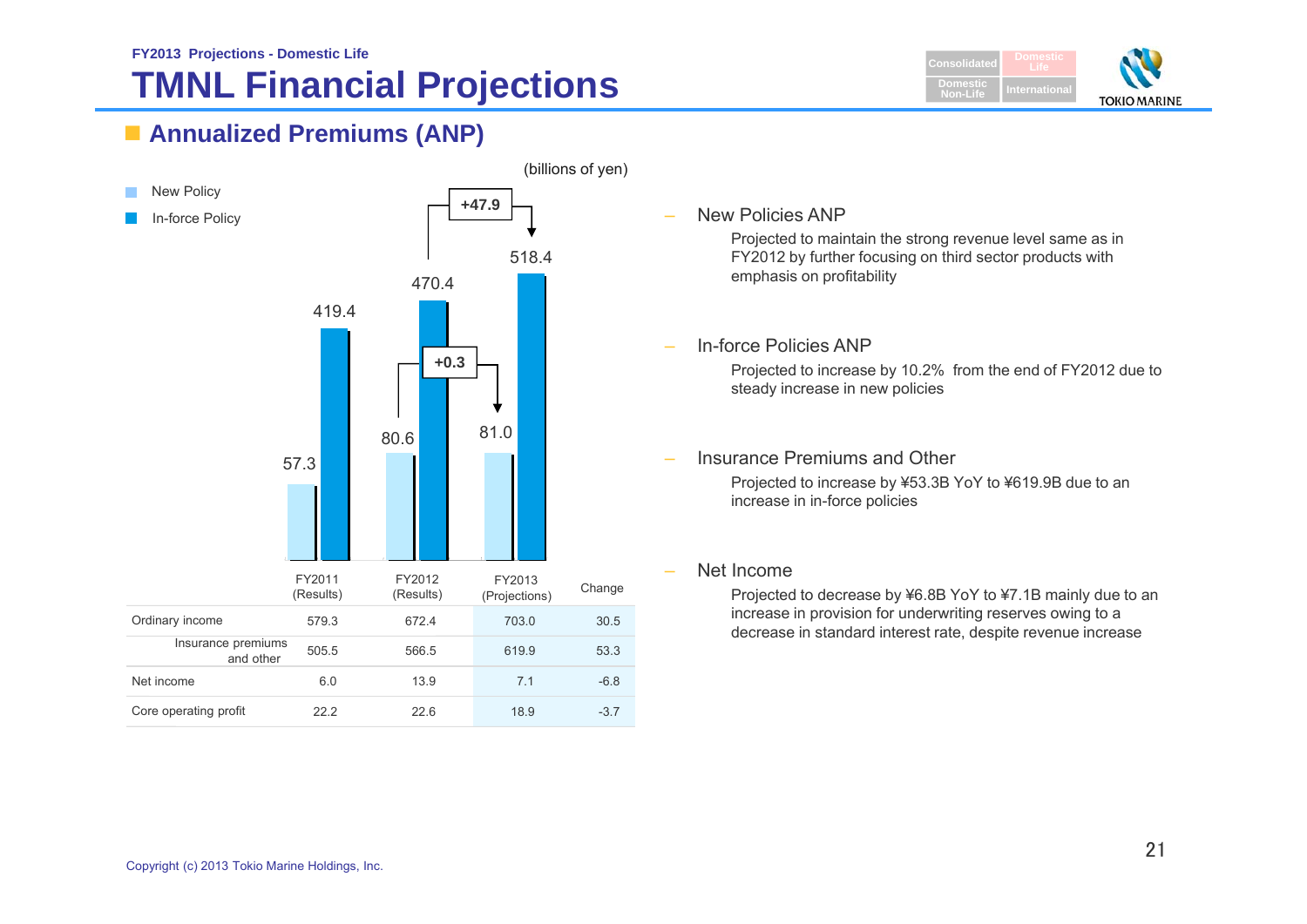# **Net Premiums Written**

**Net Premiums Written (NPW)** –

|                       | (DIIIUITO UI JULI, GAUGUL IUI 70) |                                    |                                           |        |      |  |  |
|-----------------------|-----------------------------------|------------------------------------|-------------------------------------------|--------|------|--|--|
|                       |                                   | FY2012<br><b>Results</b>           | FY2013<br>Projections                     |        |      |  |  |
|                       | Applied FX rate<br>(USD/JPY)      | As of end-<br>Dec 2012<br>JPY 86.5 | As of end-<br>Mar 2013<br><b>JPY 94.0</b> | Change | YoY  |  |  |
|                       | Philadelphia                      | 193.6                              | 226.0                                     | 32.4   | 17%  |  |  |
|                       | Delphi                            | 75.2                               | 171.0                                     | 95.8   | 127% |  |  |
|                       | North America                     | 48.7                               | 56.0                                      | 7.3    | 15%  |  |  |
|                       | Kiln                              | 106.8                              | 118.0                                     | 11.2   | 10%  |  |  |
|                       | Europe & Middle<br>East           | 20.5                               | 22.0                                      | 1.5    | 7%   |  |  |
|                       | South & Central<br>America        | 79.7                               | 96.0                                      | 16.3   | 20%  |  |  |
|                       | Asia                              | 79.9                               | 95.0                                      | 15.1   | 19%  |  |  |
|                       | Reinsurance                       | 78.3                               | 83.0                                      | 4.7    | 6%   |  |  |
| <b>Total Non-Life</b> |                                   | 683.0                              | 864.0                                     | 181.0  | 26%  |  |  |
|                       | Life                              | 51.3                               | 56.0                                      | 4.7    | 9%   |  |  |
|                       | <b>Total</b>                      | 734.3                              | 920.0                                     | 185.7  | 25%  |  |  |

revenue growth in Philadelphia, Brazil, and Asia etc. in addition to the effect of full-year premium contribution of Delphi  $(billione of von avoont for  $0$ .)$ 

### –Major factors of change

### Philadelphia

• Continue upward rate revisions of renewal policies, expansion of sales in existing products, and development of new products

Expected to increase by 25% YoY mainly due to

# Delphi

**Expand revenue mainly through upward rate revisions in** excess workers' compensation and expansion of sales in life insurance products

# Kiln

 $\bullet$  Promote a variety of growth measures such as expansion of business in regions other than UK and expansion of sales in existing products

# South & Central America

**•** Promote local auto and property businesses in Brazil

### Asia

**Expand personal auto business in major countries** 

### **Reinsurance**

 $\bullet$  Expected to increase mainly due to the expansion of Switzerland and Australia branch businesses, and nonnatural catastrophes business

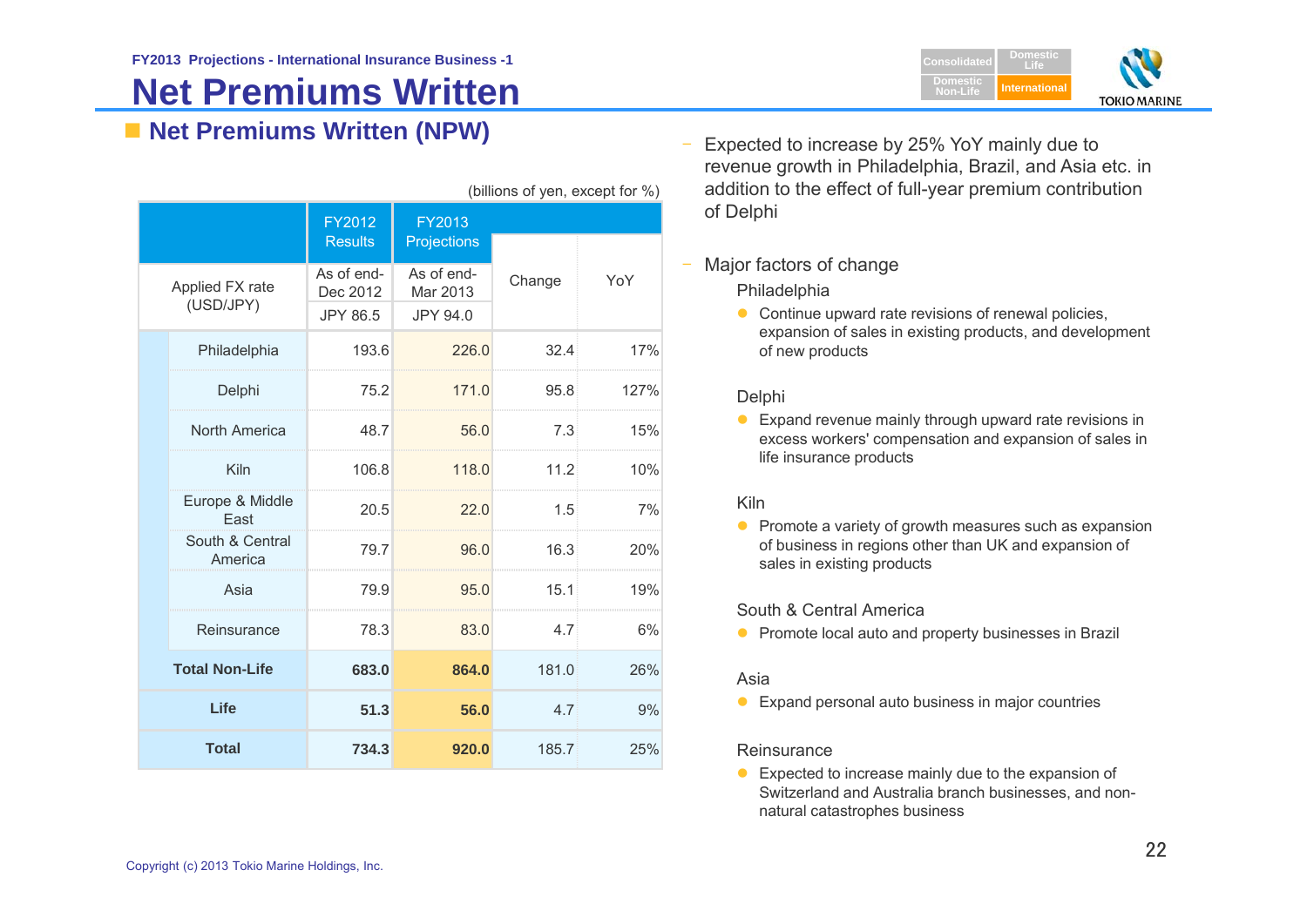# **Adjusted Earnings**

# **Adjusted Earnings**

| (billions of yen, except for %) |                          |                              |        |        |  |  |
|---------------------------------|--------------------------|------------------------------|--------|--------|--|--|
|                                 | FY2012<br><b>Results</b> | FY2013<br><b>Projections</b> |        |        |  |  |
| Applied FX rate<br>(USD/JPY)    | As of end-<br>Dec 2012   | As of end-<br>Mar 2013       | Change | YoY    |  |  |
|                                 | <b>JPY 86.5</b>          | <b>JPY 94.0</b>              |        |        |  |  |
| Philadelphia                    | 24.5                     | 28.0                         | 3.5    | 14%    |  |  |
| Delphi                          | 11.9                     | 23.0                         | 11.1   | 93%    |  |  |
| North America                   | 7.3                      | 3.0                          | $-4.3$ | $-59%$ |  |  |
| Kiln                            | 5.6                      | 17.0                         | 11.4   | 202%   |  |  |
| Europe & Middle<br>East         | 2.2                      | 1.0                          | $-1.2$ | $-55%$ |  |  |
| South & Central<br>America      | 2.0                      | 2.0                          | 0.0    | $0\%$  |  |  |
| Asia                            | 2.2                      | 6.0                          | 3.8    | 168%   |  |  |
| Reinsurance                     | 10.2                     | 12.0                         | 1.8    | 17%    |  |  |
| <b>Total Non-Life</b>           | 66.0                     | 92.0                         | 26.0   | 39%    |  |  |
| Life                            | 4.7                      | 2.0                          | $-2.7$ | $-58%$ |  |  |
| <b>Total</b>                    | 69.2                     | 90.0                         | 20.8   | 30%    |  |  |

- Expected to increase by ¥20.8B YoY to ¥90.0B
- mainly due to the business expansion in Kiln and Asia in addition to the full-year profit contribution of **Delphi**

# Major factors of change

# Philadelphia

● Expected to increase due to efforts to improve profitability and upward rate revisions of renewal policies

# Delphi

● Expected to increase mainly due to the upward rate revisions in excess workers' compensation and focus on the profitable underwriting, in addition to the full-year profit contribution

# Kiln

 $\bullet$  Expected to increase mainly due to expansion in each business line and the reversal effect of natural catastrophe losses in FY2012

# Asia

● Expected to increase mainly due to efforts to improve profitability in personal auto business and by maintaining profitability in Japanese related business

# **Reinsurance**

● Aim to maintain a balanced portfolio and improve profitability through expansion of Switzerland and Australia branch businesses

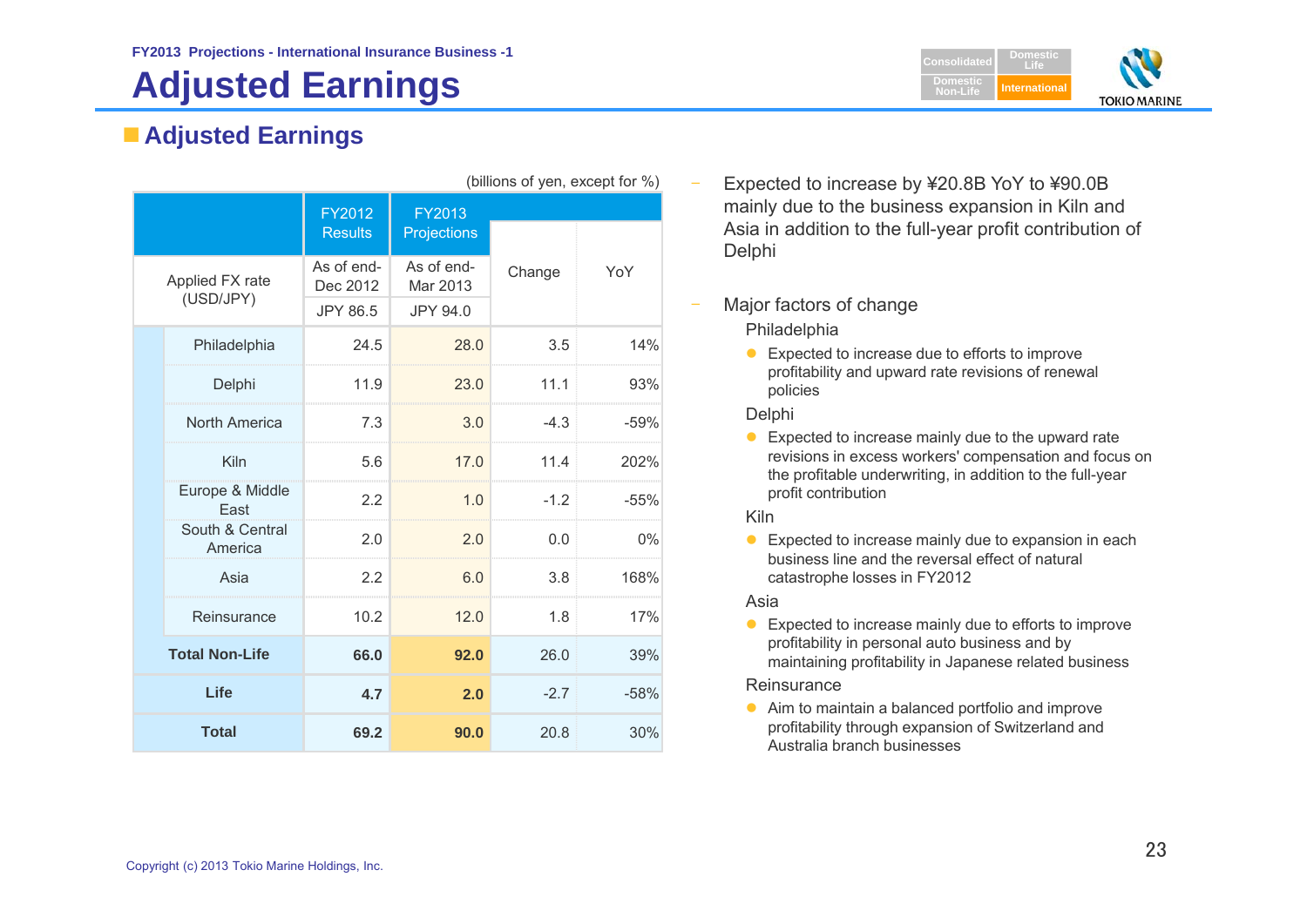# **Adjusted Earnings (Group Total)**

**Adjusted Earnings by Business Domain** —

|                                          |                          |                              | (billions of yen) |
|------------------------------------------|--------------------------|------------------------------|-------------------|
|                                          | FY2012<br><b>Results</b> | FY2013<br><b>Projections</b> |                   |
|                                          |                          |                              | Change            |
| <b>Domestic Non-Life</b>                 | 48.3                     | 70.0                         | 21.7              |
| <b>TMNF</b>                              | 54.6                     | 72.0                         | 17.4              |
| <b>NF</b>                                | $-0.9$                   | 1.0                          | 1.9               |
| Other                                    | $-5.4$                   | $-3.0$                       | 2.4               |
| <b>Domestic Life</b>                     | 110.3                    | 63.0                         | $-47.3$           |
| TMNL*                                    | 89.7                     | 67.0                         | $-22.7$           |
| FL                                       | 20.6                     | $-4.0$                       | $-24.6$           |
| Other                                    | $-0.1$                   | 0.0                          | 0.1               |
| <b>International Insurance</b>           | 69.2                     | 90.0                         | 20.8              |
| Philadelphia                             | 24.5                     | 28.0                         | 3.5               |
| Delphi                                   | 11.9                     | 23.0                         | 11.1              |
| North America                            | 7.3                      | 3.0                          | $-4.3$            |
| Kiln                                     | 5.6                      | 17.0                         | 11.4              |
| Europe & Middle East                     | 2.2                      | 1.0                          | $-1.2$            |
| South & Central America                  | 2.0                      | 2.0                          | 0.0               |
| Asia                                     | 2.2                      | 6.0                          | 3.8               |
| Reinsurance                              | 10.2                     | 12.0                         | 1.8               |
| International Non-Life                   | 66.0                     | 92.0                         | 26.0              |
| International Life                       | 4.7                      | 2.0                          | $-2.7$            |
| Adjustment relating to natural disasters |                          |                              |                   |
| <b>Financial &amp; General</b>           | $-18.7$                  | 3.0                          | 21.7              |
|                                          |                          |                              |                   |
| <b>Group total</b>                       | 209.1                    | 226.0                        | 16.9              |

 **Adjusted ROE (Group total) 6.7% 6.6%** -0.1% excluding capital transactions

# **TMNF Adjusted Earnings**

| Net income of<br><b>TMNF</b> for<br>accounting<br>purposes | Reversal of<br>catastrophe loss<br>reserves, etc. net<br>of taxes | <b>Provision for price</b><br>fluctuation<br>reserves, net of<br>taxes | Gains/losses on<br>sales or evaluation<br>of ALM bonds and<br>interest rate swaps,<br>net of taxes | Gains/loses on<br>sales or evaluation<br>of stocks and<br>properties held, net<br>of taxes | Other extraordinary<br>profits/losses and<br>valuation reserves<br>etc., net of taxes | <b>Adjusted</b><br>earnings of<br><b>TMNF</b> |
|------------------------------------------------------------|-------------------------------------------------------------------|------------------------------------------------------------------------|----------------------------------------------------------------------------------------------------|--------------------------------------------------------------------------------------------|---------------------------------------------------------------------------------------|-----------------------------------------------|
| ¥137.0B                                                    | 48.3B                                                             | 42.6B                                                                  | 40.3B                                                                                              | ¥40.6B                                                                                     | ¥18.4B                                                                                | ¥72.0B                                        |



- Group total adjusted earnings is projected to increase by ¥16.9B YoY to ¥226.0B
- Adjusted ROE is projected to be 6.6%

# **Domestic Non-Life**

TMNF: Projected to increase by ¥17.4B YoY to ¥72.0B

 Mainly due to a decrease in net incurred losses from natural catastrophes, and the reversal effect of the increase in provision for reserves for foreign currency denominated outstanding claims due to the yen turning to depreciation in FY2012

# **Domestic Life**

TMNL: Projected to decrease by ¥22.7B YoY to ¥67.0B

- Mainly due to the reversal effect relating to the risk discount rate decrease in FY2012, despite a projected steady growth
- FL: Projected to decrease by ¥24.6B YoY to ¥ -4.0B
	- Due to the reversal effect of the increase owing to improvement of the market environment in FY2012

# **International Insurance**

• Projected to increase mainly due to the reversal effect of large natural catastrophe losses in FY2012 including Hurricane Sandy, and the full-year consolidation of Delphi

# **Financial & General**

• Projected to increase due to the reversal effect of loss provisions relating to guarantee obligation at a securities subsidiary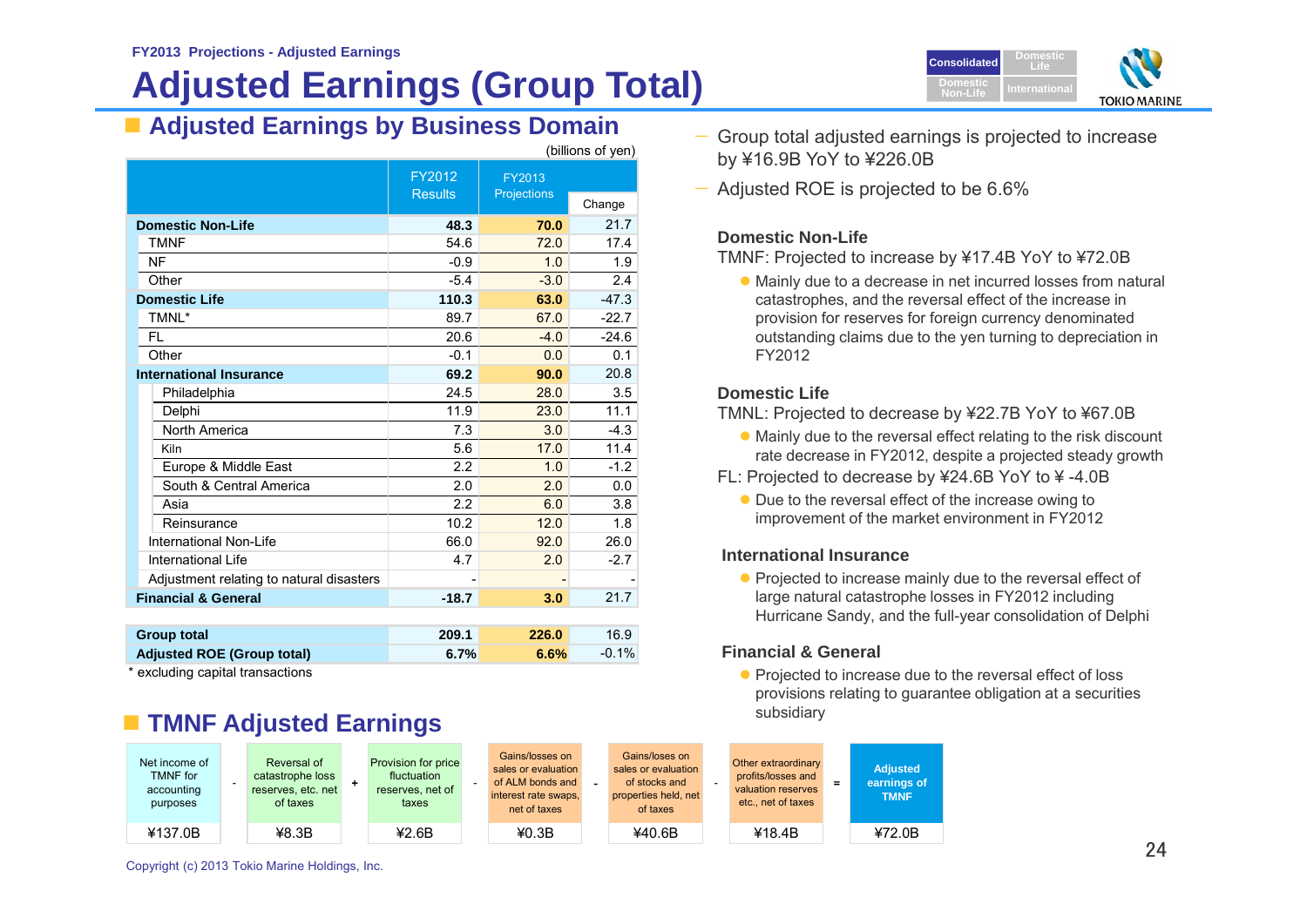

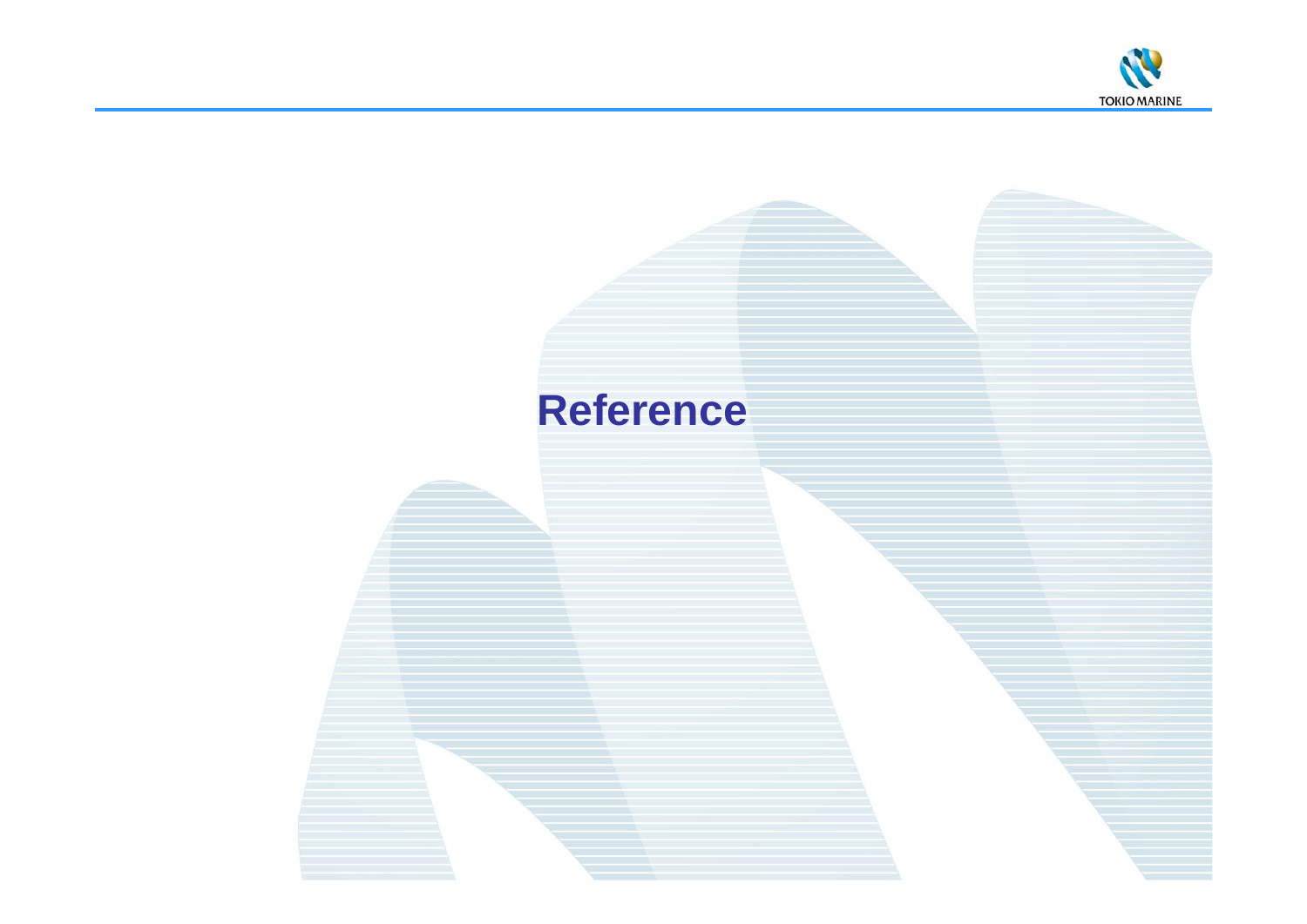

# **TMNF Net Investment Income**

|                          |                                                         | (billions of yen)        |                          |         |  |  |  |  |
|--------------------------|---------------------------------------------------------|--------------------------|--------------------------|---------|--|--|--|--|
|                          |                                                         | FY2011<br><b>Results</b> | FY2012<br><b>Results</b> | Change  |  |  |  |  |
|                          | Net interest and dividends income                       | 83.4                     | 84.6                     | 1.2     |  |  |  |  |
|                          | Interest and dividends income                           | 141.8                    | 138.8                    | $-2.9$  |  |  |  |  |
|                          | Dividends from domestic stocks                          | 47.1                     | 45.6                     | $-1.5$  |  |  |  |  |
|                          | Dividends from foreign stocks                           | 21.5                     | 14.4                     | $-7.1$  |  |  |  |  |
|                          | Income from other securities                            | 4.2                      | 8.7                      | 4.4     |  |  |  |  |
|                          | Income from other foreign securities                    | 4.4                      | 8.1                      | 3.6     |  |  |  |  |
|                          | Transfer of investment income<br>on deposit premiums    | $-58.4$                  | $-54.1$                  | 4.2     |  |  |  |  |
| <b>Net capital gains</b> |                                                         | 136.3                    | 102.6                    | $-33.6$ |  |  |  |  |
|                          | Gains/Losses on sales of securities                     | 126.5                    | 86.2                     | $-40.2$ |  |  |  |  |
|                          | Impairment losses on securities                         | $-4.9$                   | $-6.6$                   | $-1.7$  |  |  |  |  |
|                          | Impairment losses on domestic stocks                    | $-2.0$                   | $-6.1$                   | $-4.0$  |  |  |  |  |
|                          | Gains/Losses on derivatives                             | 9.6                      | $-1.2$                   | $-10.9$ |  |  |  |  |
|                          | Foreign exchange forwards and<br>foreign currency swaps | 3.7                      | $-3.2$                   | $-6.9$  |  |  |  |  |
|                          | Other investment income and expenses                    | 7.6                      | 23.3                     | 15.6    |  |  |  |  |
|                          | Others (Gains/Losses on foreign exchange, etc.)         | $-26$                    | 0.9                      | 3.5     |  |  |  |  |
|                          | Net investment income                                   | 219.7                    | 187.3                    | $-32.4$ |  |  |  |  |

- Net investment income decreased by ¥32.4B YoY to ¥187.3B
	- Net interest and dividends income increased by ¥1.2B YoY to ¥84.6B
		- Dividends from foreign stocks:
			- $\bullet$  . Decrease in dividends from overseas subsidiaries
		- **A** Income from other securities:
			- Increase in income due to dissolution of a major fund
	- Net capital gains decreased by ¥33.6B YoY to ¥102.6B
		- Stains/losses on sales of securities:
			- ٠ Decrease in sales of business related equities (FY11: approx. ¥206B , FY12: approx. ¥115B)
		- **IMPA** Impairment losses on securities:
			- Mainly due to impairment losses on domestic stocks
		- Stains/losses on derivatives
			- Decrease in gains on FX forwards and currency swaps etc. owing to the depreciation of the yen\*

\*FX rate (USD/JPY)

- FY11:  $3/E 2011: 83.15$  ven  $\rightarrow$  3/E 2012: 82.19 ven ( + 1 ven)
- FY12:  $3/E 2012$ : 82.19 yen  $\rightarrow$  3/E 2013: 94.05 yen ( 12 yen)
- **A** Other investment income and expenses:
	- Mainly due to guarantee commission of approx. ¥22B in accordance with transfer of guarantee obligations of a securities subsidiary (no impact on ordinary profit because the same amount was set aside for allowance for doubtful accounts)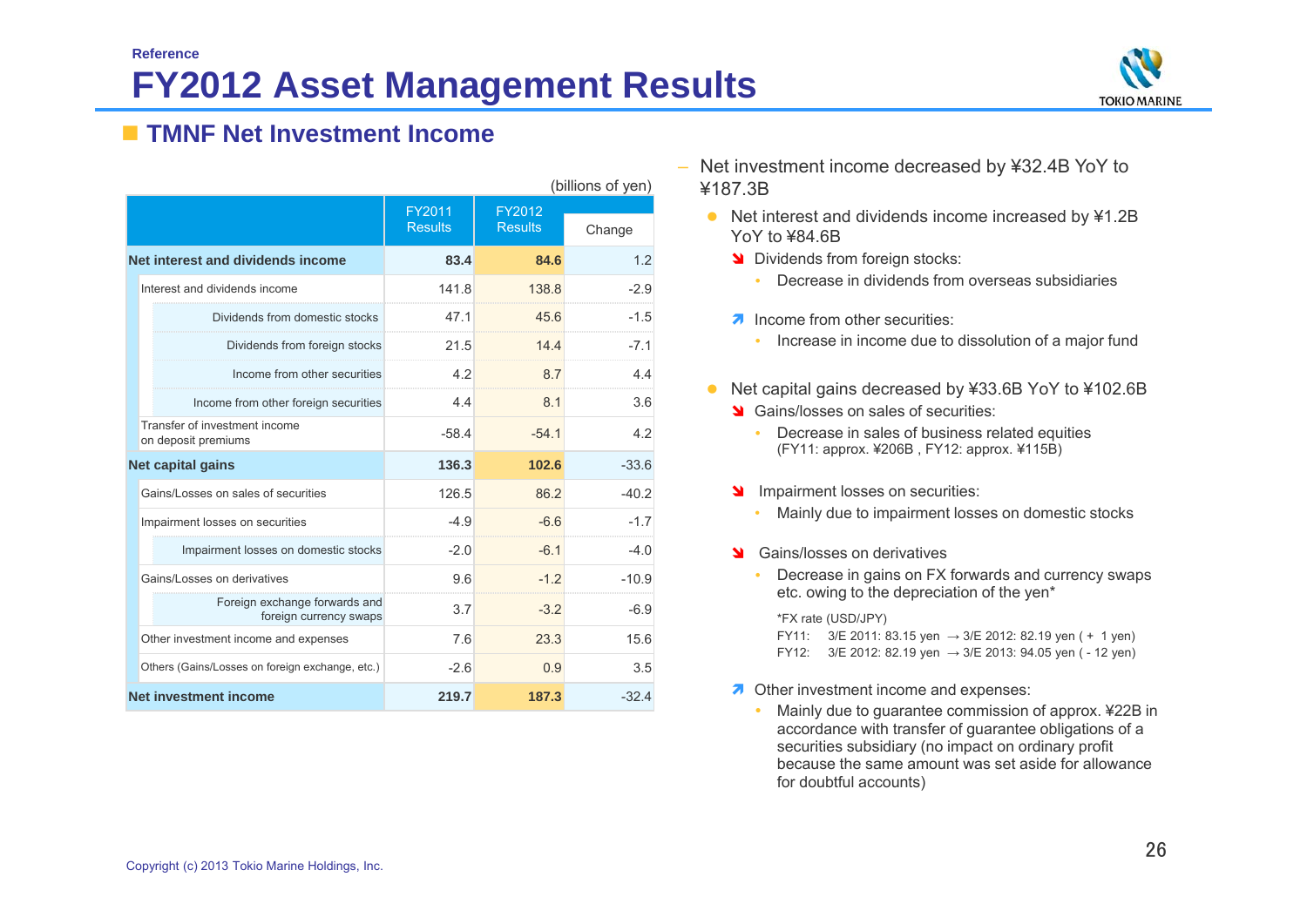# **ReferenceFY2012 Results (PHLY / Kiln / Delphi**)



|                               |                          | (GBP in millions, except for %) |          | (USD in millions, except for %) |                          |           |                          |                          |          |  |
|-------------------------------|--------------------------|---------------------------------|----------|---------------------------------|--------------------------|-----------|--------------------------|--------------------------|----------|--|
|                               |                          | Philadelphia                    |          |                                 | Kiln <sup>*1</sup>       |           | Delphi <sup>*2</sup>     |                          |          |  |
|                               | FY2011<br><b>Results</b> | FY2012<br><b>Results</b>        | YoY      | <b>FY2011</b><br><b>Results</b> | FY2012<br><b>Results</b> | YoY       | FY2011<br><b>Results</b> | FY2012<br><b>Results</b> | YoY      |  |
| <b>Net premiums written</b>   | 2,034                    | 2,236                           | 10%      | 640                             | 766                      | 20%       | 789                      | 868                      | 10%      |  |
| Net premiums earned           | 2,013                    | 2,124                           | 5%       | 608                             | 708                      | 16%       | 773                      | 857                      | 11%      |  |
| Incurred losses               | 1,422                    | 1,332                           | $-6%$    | 482                             | 419                      | $-13%$    | 551                      | 619                      | 12%      |  |
| Commission/Corporate expenses | 590                      | 637                             | 8%       | 193                             | 220                      | 14%       | 191                      | 209                      | 9%       |  |
| Underwriting profit/loss      | 0                        | 150                             |          | $-67$                           | 68                       |           | 30                       | 28                       | $-6%$    |  |
| Net investment income/loss    | 204                      | 217                             | 6%       | 12                              | 18                       | 50%       | 90                       | 170                      | 89%      |  |
| Net income                    | 172                      | 284                             | 65%      | $-41$                           | 41                       |           | 79                       | 140                      | 78%      |  |
| Loss Ratio <sup>*3</sup>      | 70.6%                    | 62.7%                           | $-7.9pt$ | 79.4%                           | 59.2%                    | $-20.2pt$ | 71.3%                    | 72.2%                    | 0.9pt    |  |
| Expense Ratio <sup>*3</sup>   | 29.2%                    | 30.0%                           | 0.8pt    | 31.8%                           | 31.1%                    | $-0.7pt$  | 24.7%                    | 24.4%                    | $-0.3pt$ |  |
| Combined Ratio <sup>*3</sup>  | 99.9%                    | 92.7%                           | $-7.2pt$ | 111.2%                          | 90.3%                    | $-20.9pt$ | 96.0%                    | 96.6%                    | 0.6pt    |  |

\*1: Kiln's financial results include a part of the results from Lloyd's syndicate of Tokio Marine & Nichido Fire Insurance Co., Ltd.

\*2: For Delphi, financial results of 3Q and 4Q are shown in both FY2011 and FY2012

\*3: Denominator used is net premiums earned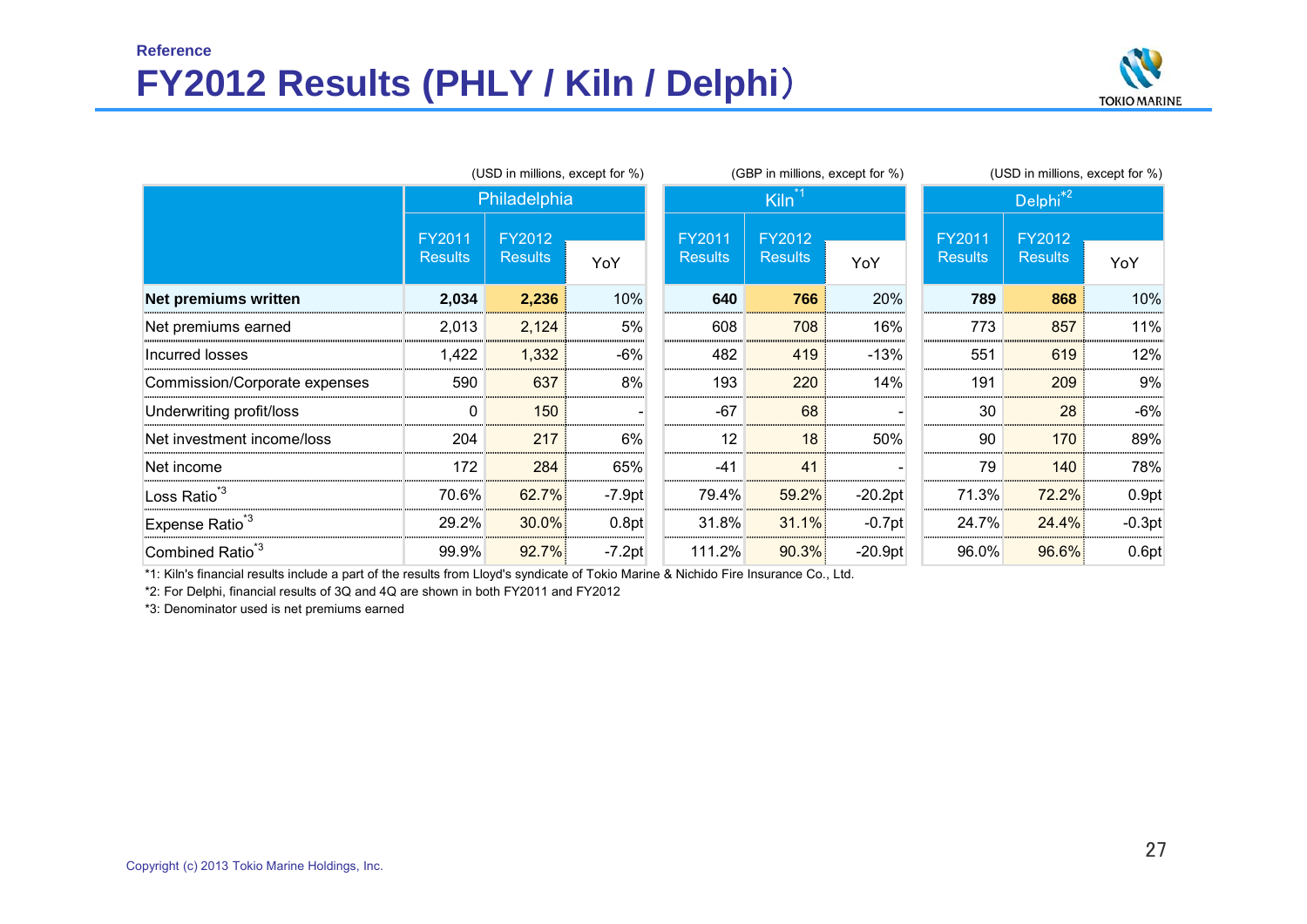# **Reference Definition of Adjusted Earnings**



# **1. Adjusted earnings\*1**

(1) Property and casualty insurance business



(3) Other businesses … Net income determined following financial accounting principles

# **2. Adjusted capital\*1 (average balance basis) 3. Adjusted ROE**



(1) Property and casualty insurance business



- \*1 Each adjustment is after-tax basis
- \*2 Reversal are subtracted
- \*3 ALM: Asset Liability management Excluded as counter balance items against market value fluctuations of liabilities
- \*4 Calculations are based on net income basis for life insurance companies in certain regions.
- \*5 EV: Embedded Value

An index in which the net asset value and the net present value of profits generated form the existing policies are combined